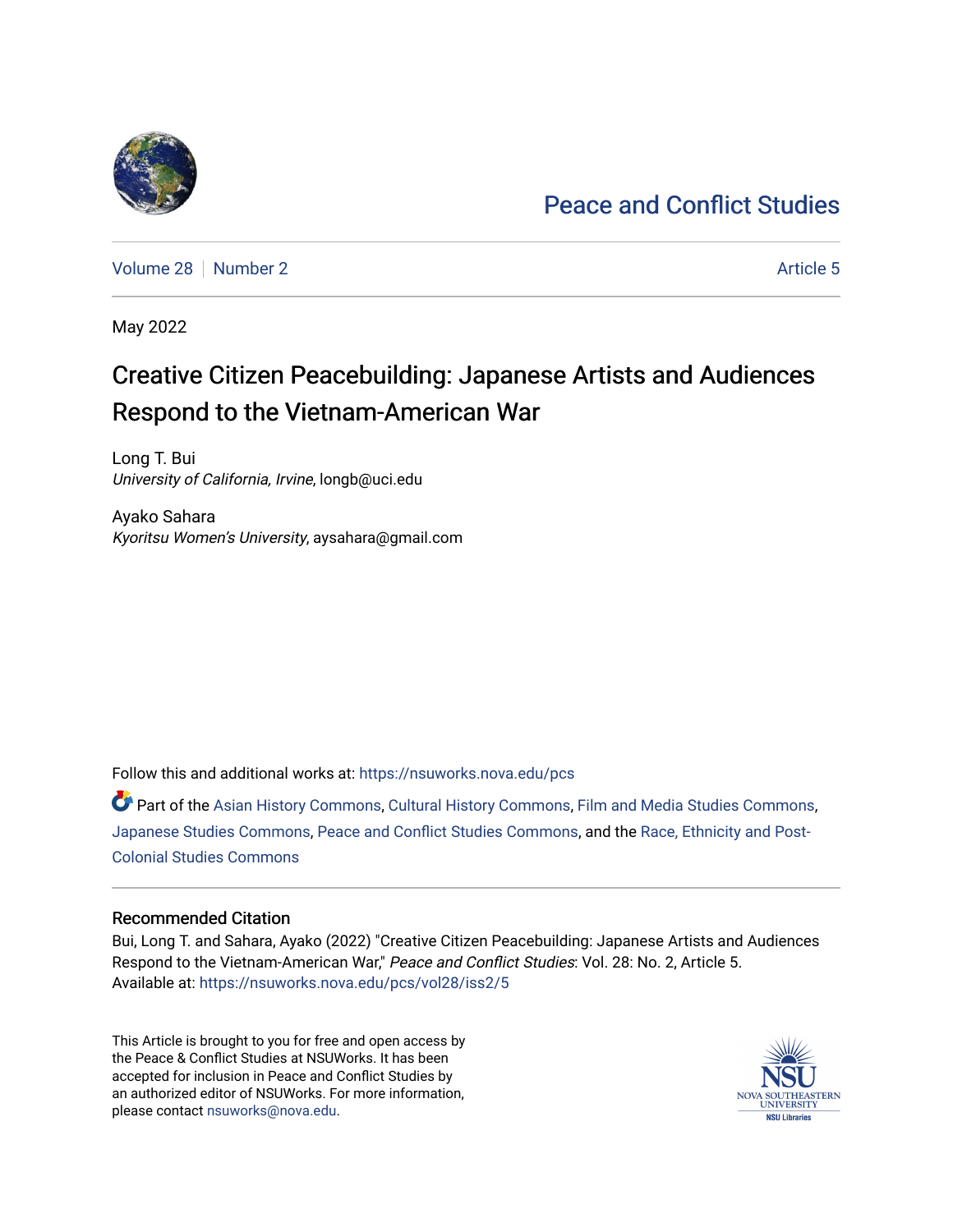### Creative Citizen Peacebuilding: Japanese Artists and Audiences Respond to the Vietnam-American War

#### Abstract

This article explores two case studies related to South Vietnam and Japan, relating them to the controversial history and legacy of the Second Indochina War. The first is the Japanese adoption and adaptation of South Vietnamese antiwar music. The second is a Japanese film, uncovered decades later after the war, exposing the role of Japan in South Vietnam. Cultural productions, from nations allied with the United States, sought to expose the popular struggle for peace against the rising tide of Cold War military violence and corporate capitalist exploitation. Through interviews, archival research, and textual analysis, the article argues for a deeper understanding of the transnational alliances and forms of what we call creative citizen peacebuilding forged among musicians, filmmakers, and audiences.

Keywords: South Vietnam, Japan, Music, War, Art, Film, Indochina, Vietnam, Pacificism

#### Author Bio(s)

Long T. Bui is Associate Professor, Department of Global and International Studies University of California, Irvine, USA

Ayako Sahara is Associate Professor in of International Studies, Kyoritsu Women's University, Japan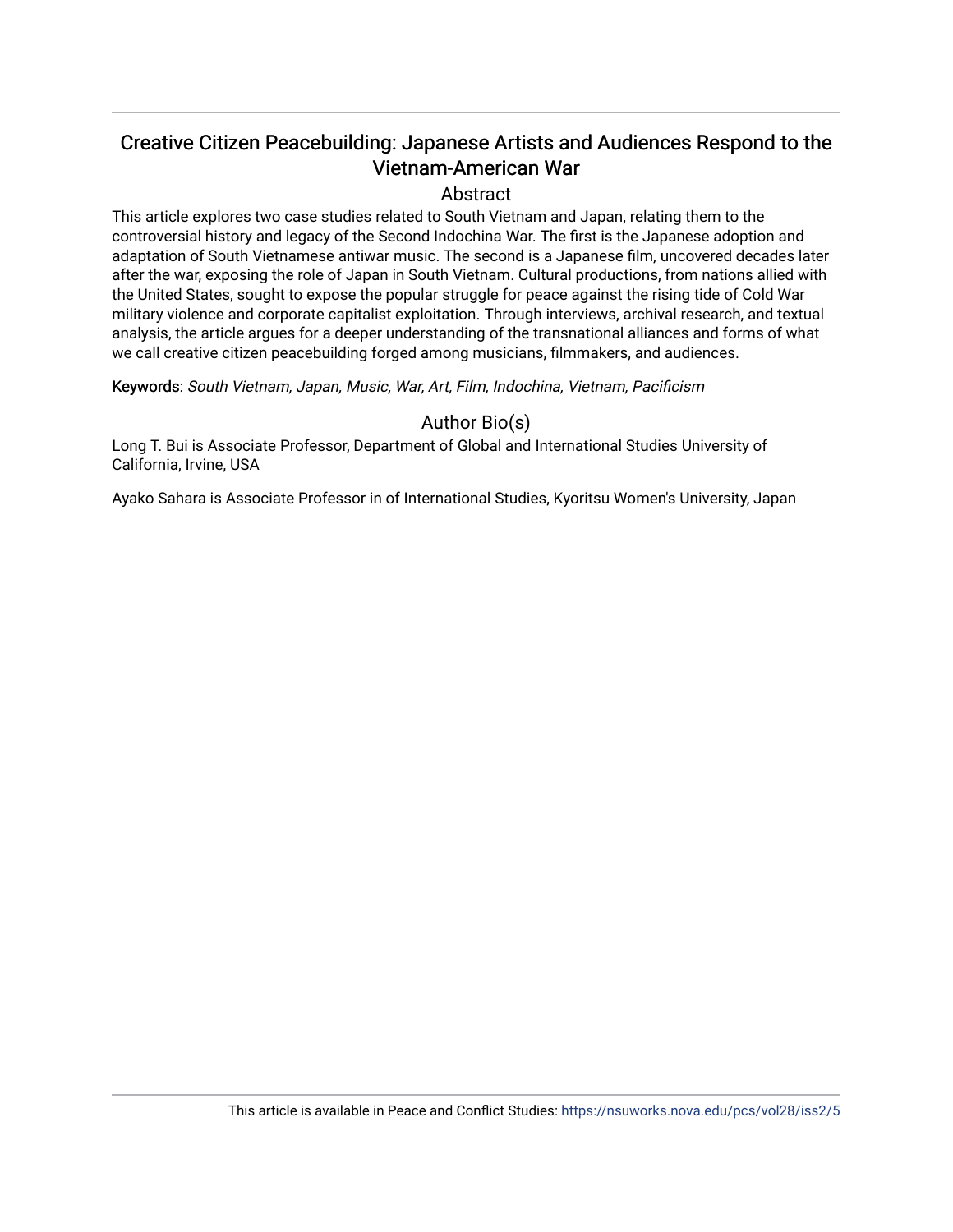# **Creative Citizen Peacebuilding: Japanese Artists and Audiences Respond to the Vietnam-American War**

#### **Long T. Bui and Ayako Sahara**

Art can bring people together, even in times of adversity. This article explores the American-Vietnam War or the Second Indochina War (1955-1975) as a transnational phenomenon that inextricably linked the people of Japan with the people of South Vietnam across time and space. Through the mediums of music and film, it analyzes the expressive media forged in the fog of war and how Japanese artists pushed for peace against United States (U.S.) militarism. We investigate two specific examples: (1) the Japanese adoption and adaptation of South Vietnamese anti-war nationalist music in the 1960s and 1970s and (2) a Japanese film about a Japanese salaryman in South Vietnam in 1975 that was produced during the war, but later discovered and released four decades after the conclusion of fighting. Of interest is how Japanese artists and people—connected to South Vietnam by way of the country's militarized relationship with the United States—cultivated a pacificist anti-war ethos disruptive to Cold War bellicosity. As creative citizen peacebuilders, they "emphasize the possibility of genuine dialogue and collective identification among people across various borders" (Wu, 2013, p. 11).

In this vein, we compare different modes of engagement—affect, agency, assumptions that inform how Japanese artists and audiences engage the political. What are the imagined creative forms of citizen peacebuilding enabled through and against the war machine? Overall, the Japanese point of view about Vietnam needs further exploration as well as the history of Japanese solidarity with Vietnamese people. Despite the prominence of the U.S. war in Vietnam, there is still much being uncovered about this infamous event, which makes apt our choice to analyze music produced during the war and a film released 40 years after fighting.

Through an exegesis of one slice of Japanese music history and a critical review of a Japanese film released long after the conflict had ended, we offer different facets of Japan's Vietnam War history. The main objective here is to analyze how Japan's artists and audiences found affinity with the South Vietnamese, showing compassion for a distant population against a rising tide of military adventurism in the Pacific Rim. Such exchange, however uneven, was made possible by Cold War cultural circuits and economic channels, which enabled musicians from South Vietnam to travel to Japan and allowed Japanese cinema artists to come to South Vietnam to make films.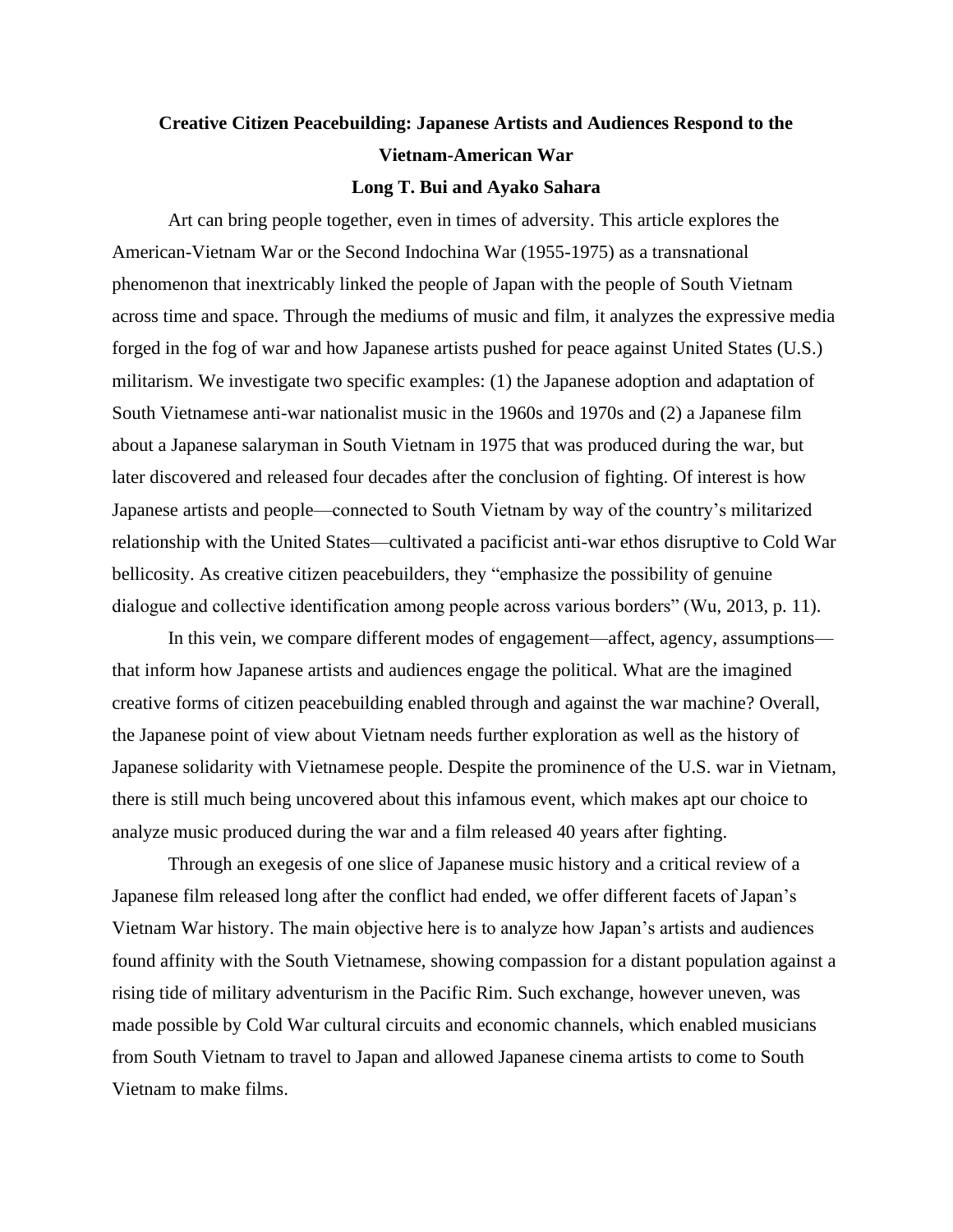We do not make a grand argument about how significant this artistic exchange was to social, political, or cultural developments in Japan or even to Vietnam. Instead, we contextualize these social arrangements based on the unique attitudes, voices, and orientations of cultural producers themselves. We indicate the ways Japanese people were implicated within the powerful struggle of pro-peace movements against warmongering forces. Through newspapers, archival research, interviews with artists, and close analysis of audio-visual texts, we suggest that the war generated new critical possibilities for envisioning the modern order.

Also, how were Vietnamese artists received in Japan by audiences there? First, we discuss the cultural theater of war and how art fits into Cold War geopolitics. Then we delve into a trip to Japan by Trịnh Công Sơn and Khánh Ly, the most famous songwriter and singer to hail from South Vietnam. Both became notable figures in Japan after being invited to the land of the rising sun to perform their anti-war music. While providing context for their visit, we analyze their song lyrics, which were translated into Japanese and performed by the two musicians. This section ponders how Vietnamese popular messages about the brutality of war were received in Japan, an officially neutral country stuck in the role of supplying aid to the United States. Next, we discuss a recovered film titled *Number 10 Blues/Goodbye Saigon*, providing background on its director, Norio Osada, who went to Vietnam to shoot during the last days of the war. Beyond its central story about the love of crime (and the crime of love), the film inadvertently exposes the privileged position of Japanese businessmen living and working in Vietnam. Discovered and released four decades after the war, we closely analyze this film, discussed on a broader level through an interview with the director.

While each example is interesting on their own, we believe pairing the case studies together, though they are distinct, bears implications for our objectives. Both discussions address key questions, as they are empirically substantiated. This article answers this double-sided question: How were Vietnamese artists received in Japan and how did Japanese filmmakers/artists respond to the war in Southeast Asia? How is the war remembered and represented, and what are its legacies? First, it is best to situate why popular culture and art matter for the Japanese and the Vietnamese during one of the most divisive wars in history.

#### **The Transcultural Theater of the U.S.-Vietnam War**

The Vietnam-American War was a major proxy war within the larger Cold War struggle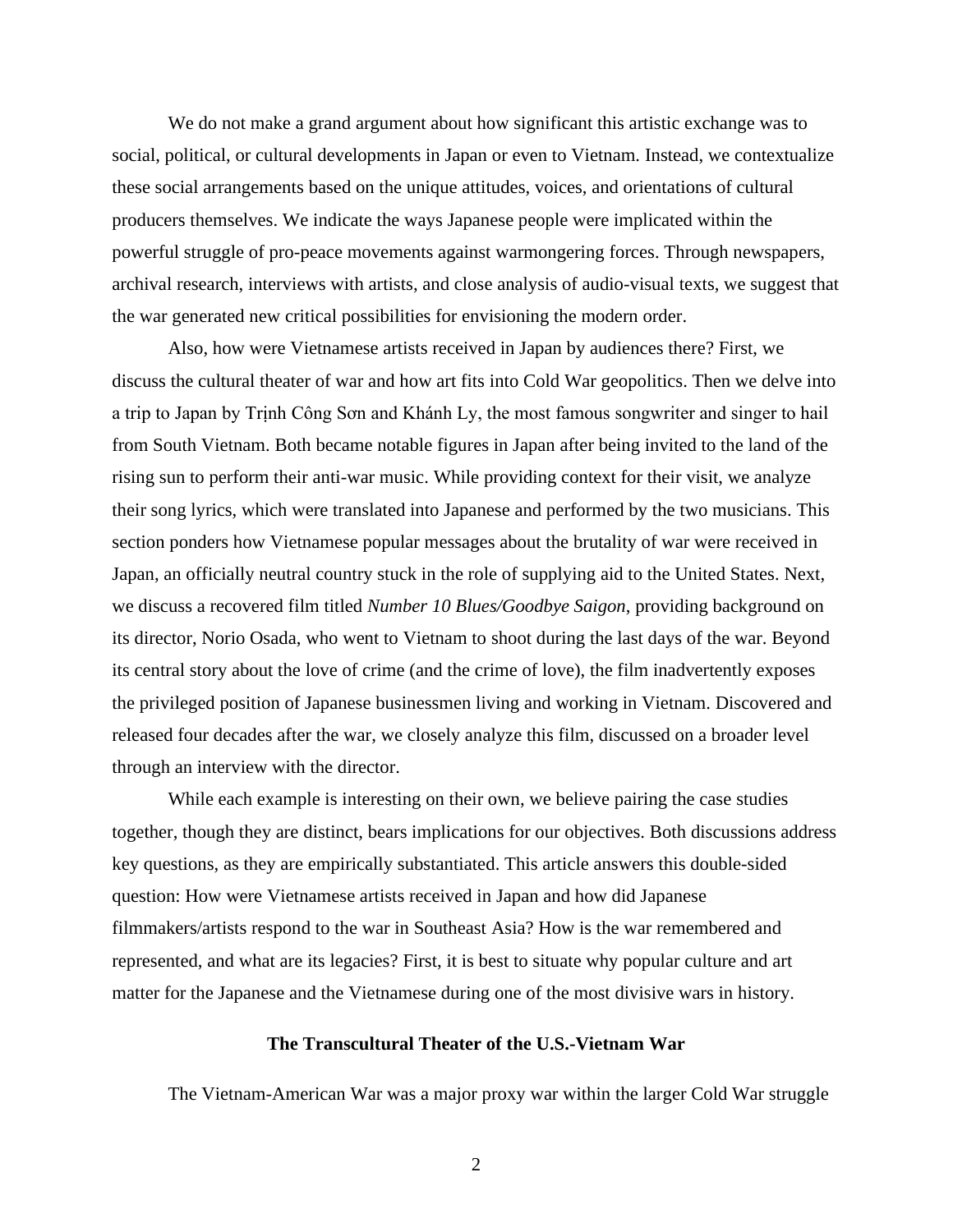between pro-Western/capitalist forces and decolonizing/socialist movements in Southeast Asia. This divide was represented by the pro-Western anti-communist Republic of Vietnam (RVN) or South Vietnam as it was called colloquially poised against the communist People's Republic of Vietnam or North Vietnam. This decades-long conflict consisted of more than a violent armed struggle, but a major cultural event that galvanized and inspired countless creative projects. Yet, there exists little research on Japanese creative thoughts on South Vietnamese society during this time. This article does not attempt to fill a scholarly gap in Japan-South Vietnam diplomatic relations. Rather, it focuses more on Japanese artists' and audiences' comprehension of Japan's vexed role in Vietnam.

More discussion of post-war Japanese politics is necessary, especially as a measure of anti-war sentiment since the 1960s. The Vietnam War became entangled with the issue of the U.S. bases in Japan and Okinawa, sites of disembarkation for U.S. military personnel headed to Vietnam. In 1965, Japan's Sato government ranked as a top priority the return of Okinawa. Popular demonstrations against the Vietnam War with chants of "Return Okinawa!" expressed ordinary people's frustration, uniting competing factions on the Left such as anti-imperialist liberal democrats, communists-socialists, union activists, and revolutionary students' movements. Lingering memories of World War II were alive during the 1960s and the start of the 1970s attenuated emotions to wage war again. After the *Daigo Fukuryū Maru* incident in 1954, when Japanese fishermen were contaminated by fallout from the U.S. testing its nuclear weapons in Bikini Atoll, resistance against U.S. bases was fueled by fears of nuclear weapons. Mass demonstrations against renewals of the Japan-US Security Treaty (Anpo) ensued (Sasaki-Uemura, 2001).

Countering this general fear of dissent was Beheiren, also known as the Citizen's League for Peace in Vietnam. This organization of artists mobilized thousands in a rally in 1970 as a demonstration of power, which was described by the Japanese presses as constituting the New Left, a coterie of various interest groups who feared the U.S.-Japan security pact (Fukashiro, 1970, pp. 27-28). Formed in 1966, Beheiren evinced Japanese interests in the Vietnam War. With hundreds of local groups all over Japan and thousands of participants, the innovative movement remains legendary in Japan. They organized an overnight discussion which was broadcast live by a national television station, inviting famous politicians, academics, and activists to fight for peace.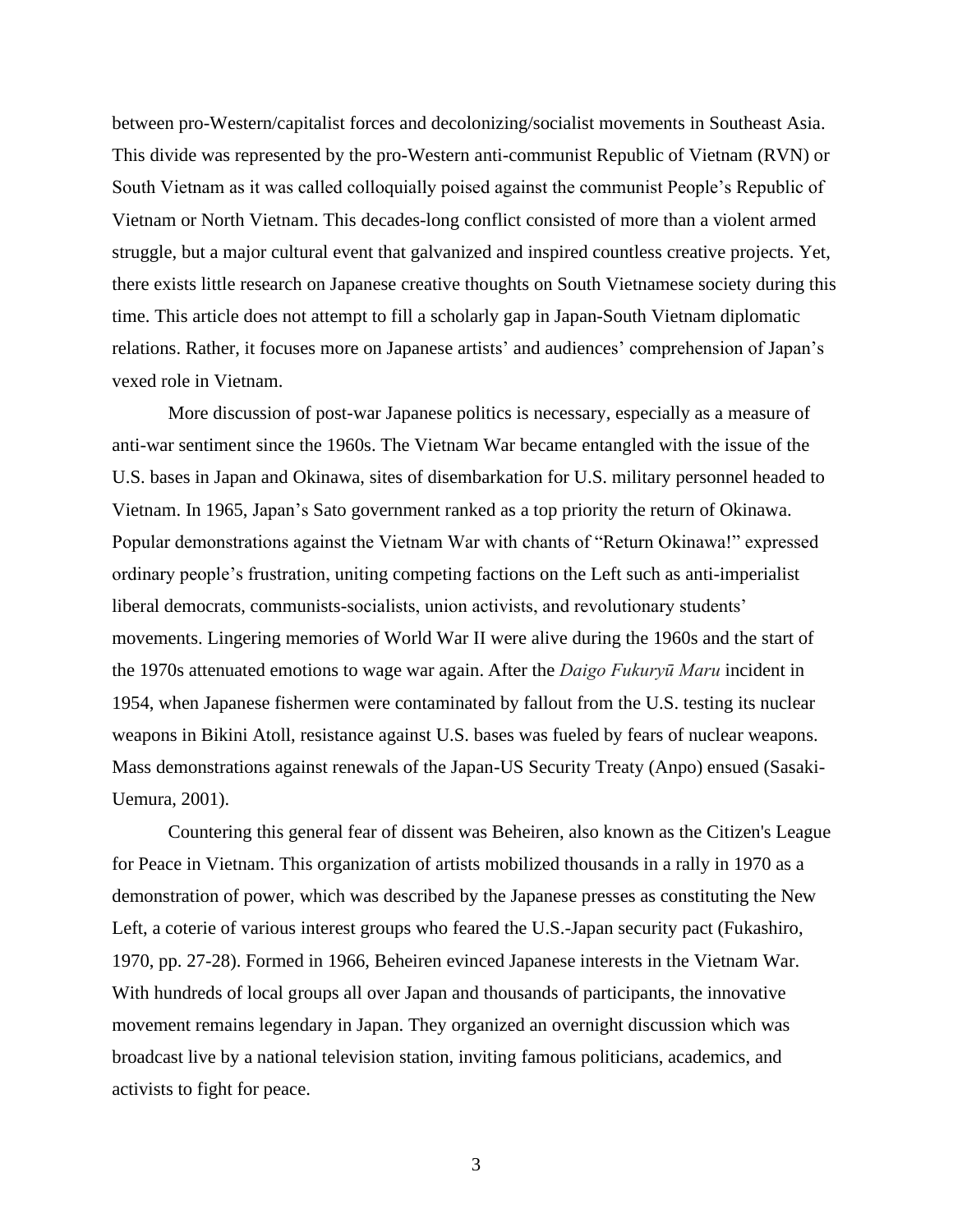Although Japan was a high-income nation at peace, its citizens were aware of a real political situation and structure in which Japan as an economic partner was drawn into U.S. foreign wars. Japanese did not wish to see their country humiliated like it was during World War II by fighting the United States again, and they could not fight their own government partly because they knew that Japan's prosperity was underwritten by the U.S. empire. For the most part, Japanese reception of Vietnamese people was very much influenced by the government's alliance with and dependency on the United States, staying politically neutral but contributing necessary supplies. As historian Moyar (2006) makes clear, the Vietnam War was a conflict that registered a range of feelings for people unable to decide on what their role was in the conflagration. He writes:

In Japan, the ghosts of World War II precluded military participation in the Vietnam conflict and all other military conflicts of the day. The Japanese people generally paid less attention to Vietnam, for few of them realized that the high volume of trade between

Southest Asia and Japan made the former a vital interest of the latter. (p. 387) Post-World War II prosperity converged with the movement against the U.S.-Japan Security Treaty and U.S. military bases, and the reversion of Okinawa to Japanese authority. This larger geopolitical context is essential for examining Japanese-Vietnamese cultural exchange.

South Vietnam's citizens were not passive players obedient to their state's warmongering. Competing interests of citizens were fought out in public literary forums and newspapers (Tran, 2006). While much has been written about the role of music in structuring the political consciousness of the South Vietnamese nation and diaspora, not much has been written about the cultural representation of South Vietnam in Japan or conversely Japan's cultural industry in Vietnam (Reyes, 1999; Valverde, 2003; Wong, 2004). Rock and folk music gained popularity among the Vietnamese people during the U.S.-Vietnam War with the advent of new musical recordings and devices, now made easily marketable to countries thousands of miles away. This militarized globalizing moment allowed the Japanese public to listen to music from the rest of the world, including Vietnam, while Vietnamese artists traveled for the first time to Japan.

As the Vietnam War was the first conflict not to be censored in the Japanese press, citizens' mass protests against it brought a number of constituencies together. For many in the general public, Japan's growing prosperity and "non-involvement" implied "the conflict in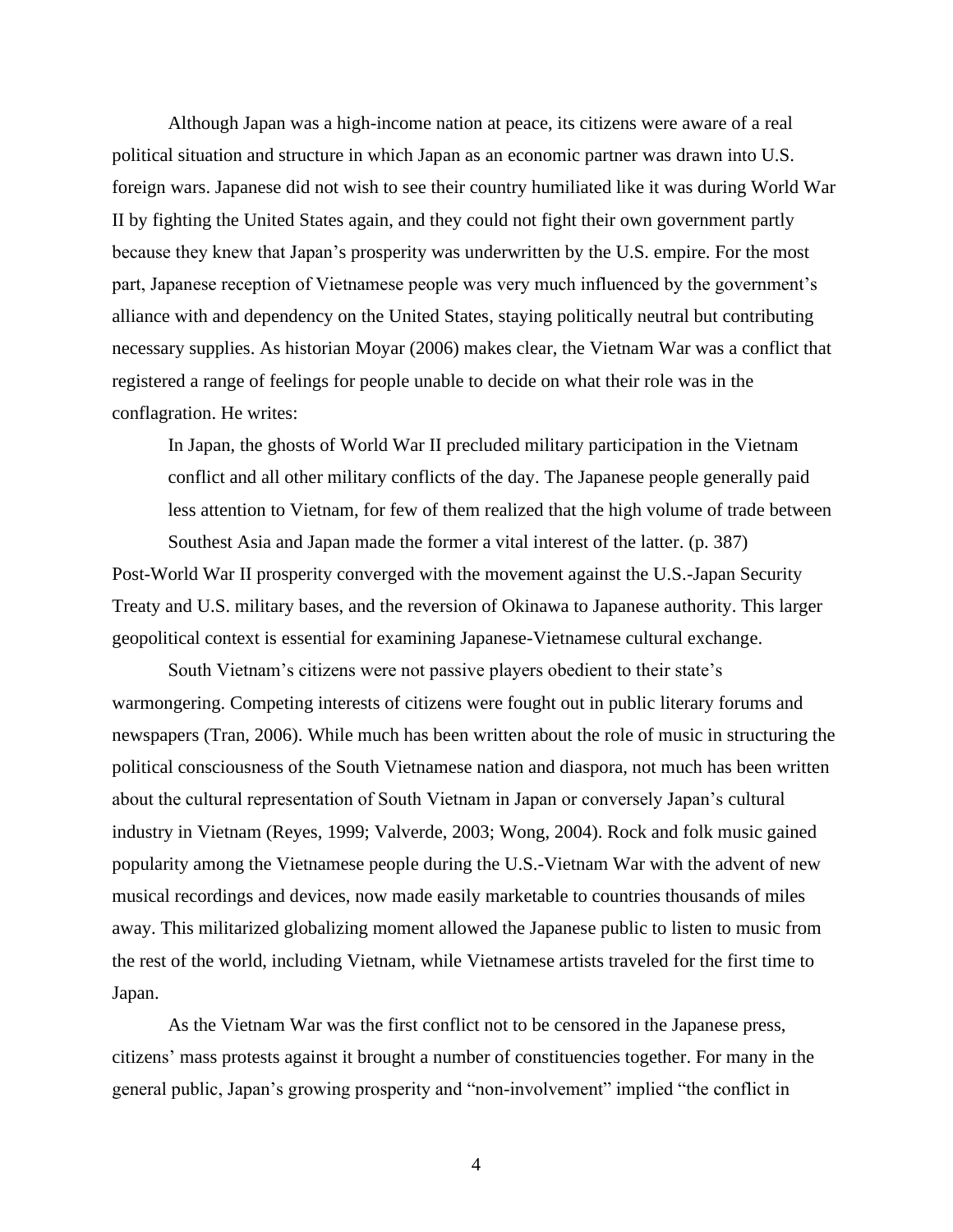Indochina usually seemed too remote for them to run the risks of public dissent" (Shillony, 1998, p. 101). Insofar as Japan's press and leaders sent conflicting messages about Vietnam, everyday Japanese held much ambivalence about the war. Yet, they found alternative, creative modes of engaging with the war as citizen peacebuilders.

#### **Performing the Music of South Vietnamese Resistance in Japan**

In the late 1960s and early 1970s, the Japanese glimpsed the arrival of Vietnamese celebrities in their country for the first time and these artists hailed from Saigon, the capital of South Vietnam. Saigonese urban youth subculture bloomed in the late 1960s as the war increased, and many of its members became increasingly critical of the United States, despite following American fashions and tastes. But humanitarian/radicalized Vietnamese found ways to criticize U.S. interventionism, much as their Japanese counterparts did.

Khánh Ly (born Nguyễn Lệ Mai) remains the most celebrated South Vietnamese female singer. She along with Trịnh Công Sơn, the legendary prolific songwriter, became noted celebrities in Japan at the height of the war during their visit. Both are recognized as cultural ambassadors because they did not come to Japan as official representatives of the beleaguered regime of South Vietnam but arrived as invited guests by the Japanese public. These two public figures brought folksy war-themed music to Japanese audiences riveted by their sentimental love songs about refugees and conflict. The irony of Vietnamese singers being asked to perform in Japan (a former imperial power that had occupied Vietnam during World War II) and achieving some fame in this industrialized country where there were hardly any Vietnamese people demonstrates how war incites powerful new cultural exchanges and conversations.

Though born in the northern capital of Hanoi, Khánh Ly began her professional career as a singer performing at many local clubs in the south. In 1964, the young composer Trịnh Công Sơn, after switching from pure love songs in the 1950s to anti-war anthems in the 1960s, requested the emerging young star to perform his songs, inspiring a fruitful long-time collaboration that led to lasting fame for both. Today, when one thinks of South Vietnam, these two are its cultural icons. Ly and Sơn performed widely at colleges at a time of much student unrest. Ly, particularly, was sponsored by the South Vietnamese government in the late 1960s to travel to Canada, the United States, and Australia. She achieved fame as the first Vietnamese woman to headline her own world shows. With a smokey agile voice that sounded mature for a young person, Ly was able to convey the realities of bloodshed. In 1969, the South Vietnamese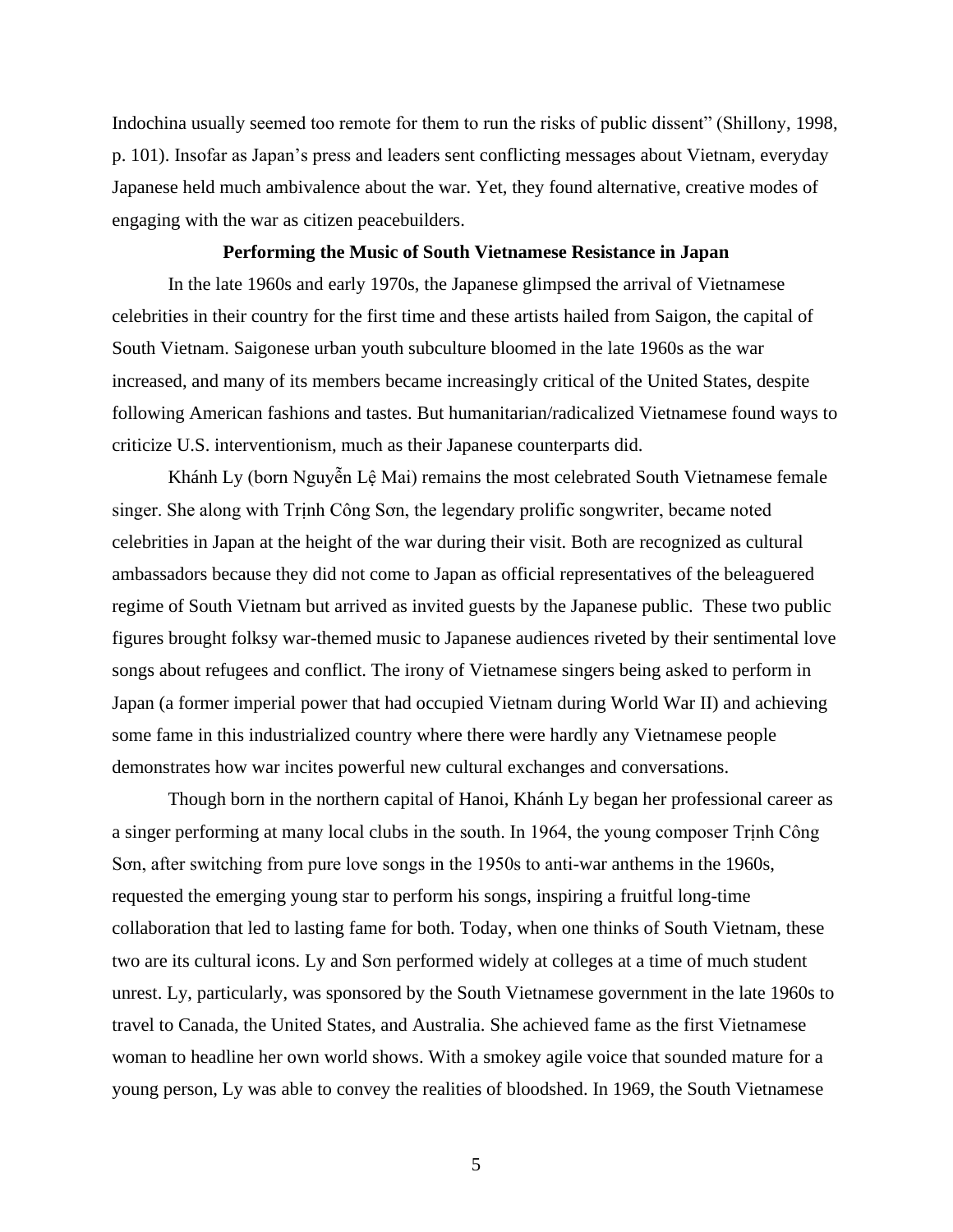government sponsored her to travel to Europe as the first Vietnamese entertainer invited to perform in any foreign country, primarily to entertain Vietnamese exchange students and expats. As the war escalated, Sơn composed a group of songs dedicated to hope for peace with Buddhist connotations, while Ly expanded her repertoire of shows for RVN troops on the front lines; performing new music by Sơn that took on more ominous tones. Their love songs doubled as war songs, given the geopolitical context (Schafer, 2007, p. 610).

The duo shaped the style of South Vietnamese popular music. While Vietnamese music had already been modernized since the 1920s, incorporating Western elements into its repertoire, the further introduction of jazz, disco, and rock n' roll, as well as folk changed the musical landscape, connecting it to a larger American musical tradition increasingly resistant to authority and tradition. Such foreign music was seen by communist critics as a neocolonial poison corrupting the minds of Vietnamese society, diminishing their desire for socialist liberation (Taylor, 2000). While the northern communists promoted the honorable traits of "red music," the "yellow music" of the south took on the mixed quality of democratic-yearning fervor like the kind offered by Ly and Sơn. So even though they were from the south, they became regarded as anti-war, simply because they wanted peace. The pair had been known among Japanese anti-war activists after a Japanese journalist recorded their songs in South Vietnam and brought them back to Japan (Yamamoto, 2005). Concerns with the plight of the Vietnamese people gained traction to bear upon a growing anti-war movement.

While Japan is not usually known for widespread political protests, a sizeable peace movement emerged right after World War II due to fears of nuclear war destruction under rival superpowers like the United States and the Soviet Union. The dread of total mass destruction was warranted, given the destruction leveled by the U.S. atomic bombings of Hiroshima and Nagasaki. However, Japanese people overall were little interested in the Vietnam-American War until 1965, when bombing in North Vietnam by the Johnson Administration ignited global antiwar sentiments. A scientific and scholarly community in Japan called Beheiren or the Citizen's League for Peace in Vietnam voiced strong opposition.

A peace movement burgeoned, synchronized with intensifying media reporting on the war. The three major daily newspapers (*Asahi*, *Mainichi*, and *Yomiuri*) had obtained a joint circulation of 24 million and along with other dailies stoked pro-peace feelings among Japanese people (Havens, 2014, p. 27). Alongside newspapers, weekly magazines covered the Vietnam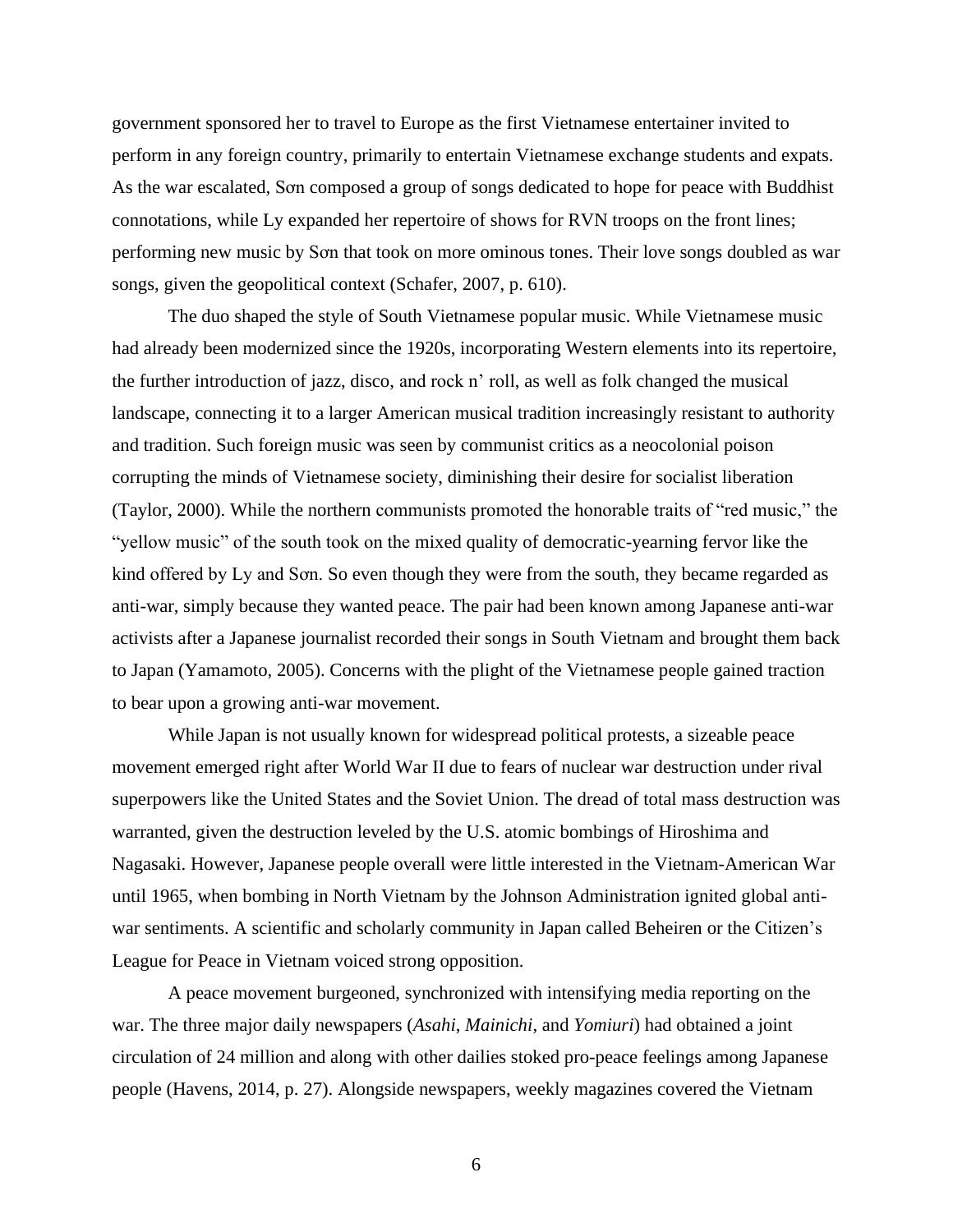War as well. In 1965, Japanese journalist Akihiko Okazaki published *War Report from South Vietnam* and Takeshi Kaiko started his Vietnam War reporting called the "Vietnam War Diary" in a magazine. Their coverage provoked even stronger fury against the United States. In 1965, images of U.S. military B-52 raids in North Vietnam reminded Japanese citizens of World War II and made them sympathetic toward the Vietnamese people. According to a survey by *Asahi Simbun* in 1965, 75% of people who were aware of events in Vietnam opposed the war (Havens, 2014, p. 50). Japan's mass consumer society did not shield the average person from the violence happening around the world.

Japan's postwar economy was helped tremendously by U.S. war efforts in Vietnam, and one of the implicit purposes of U.S. involvement in Southeast Asia was to find new markets for Japan's growing economy. But the Japanese public began to rail against state ventures in Vietnam around the time that many Americans started opposing the war. The government of Japan could not openly oppose the war but as the conflict dragged on, many Japanese citizens recognized the complicated basis of Japan-U.S. relations. The United States had forced Japan to take a minimalist stance on defense and national security, while renouncing all intentions for war. World War II had not finished and right before the war's end, the United States had "enlisted the assistance of Japanese troops against indigenous resistance in China, Vietnam, and Korea—even before the terms of Japan's surrender could be signed" (Katsiaficas, 2012, p. 63). What kind of collective art then could respond to these international relations?

Folk emerged as the genre of anti-war music during the 1960s for the younger generation to express themselves against autocratic leaders. Japanese youth started to gather in public spaces to demonstrate anti-war populist messages, and Japanese police began to call their random singalong concerts as "folk guerrilla" (Yoshioka, 1970). They often took place in big train stations such as Shinjuku in Tokyo and Umeda in Osaka, drawing 7,000 participants a day. Sơn's music became very popular in Japan with many of his songs translated into Japanese.

When Ly and Sơn were invited to contribute to the arts and peace movement in Japan, they appeared at a crucial moment. For even if they disagreed with the U.S.-backed authoritarian RVN regime, the two musicians located their national pride in songs that voiced being specifically South Vietnamese and worries over the nation of South Vietnam. Emotive music for South Vietnamese cultural identity provided a cultural bedrock during rocky times when their government was falling apart and under attack by both the U.S. government and its own citizens.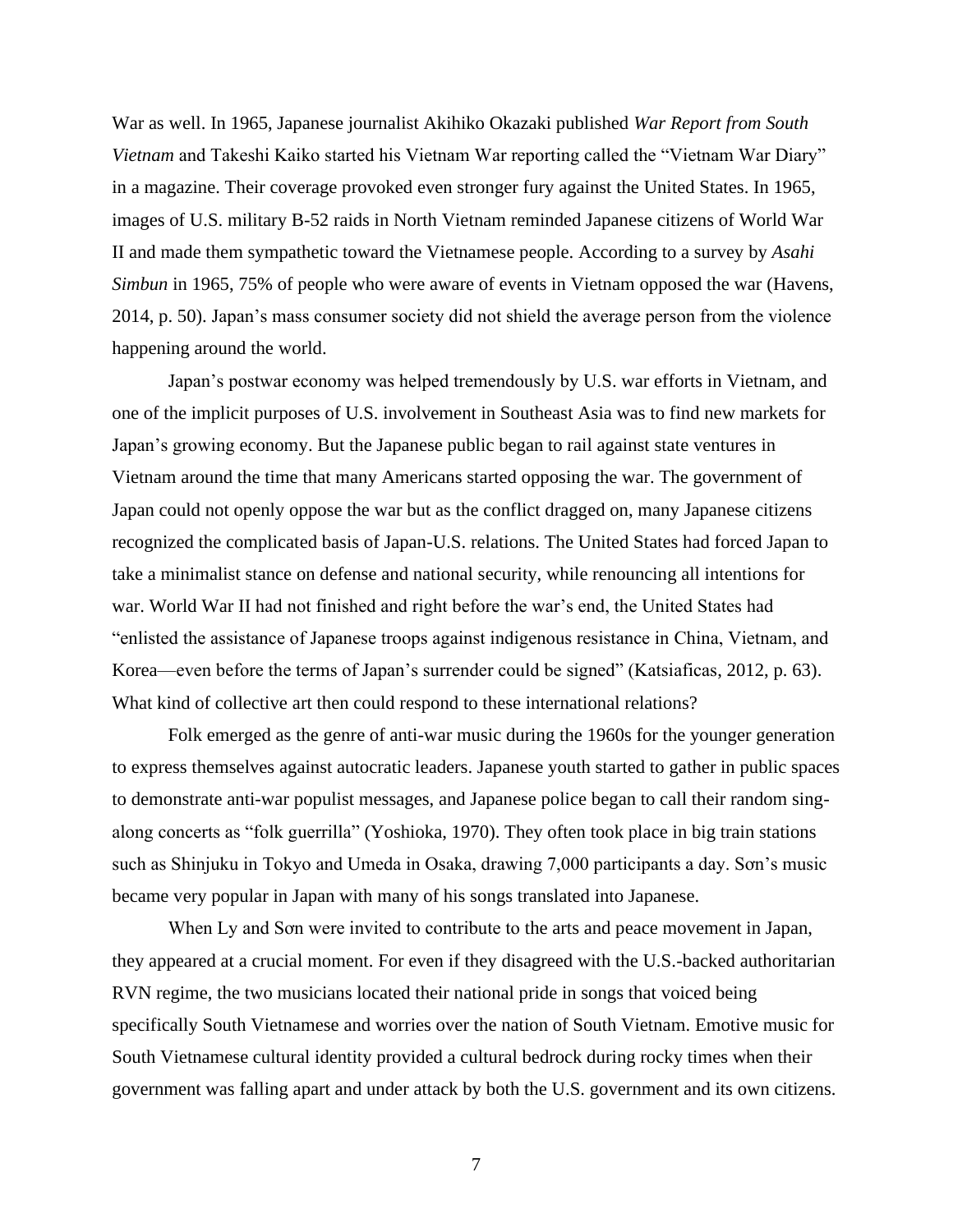By 1972, South Vietnam nationalism became untenable, especially during President Richard Nixon's effort to phase out American presence and withdraw all military troops from the region. This strategy of de-escalation in fact meant raining bombs to fight the communist insurgency in Laos, and a secret invasion by South Vietnam of Cambodia in 1970. Killings increased as the fate of South Vietnam stood in the air. Such events bear a special resonance for their time and figures like Ly and Sơn endure in people's cultural memory of South Vietnam and its political project (Bui, 2018).

In Japan, Sơn turned into a symbol of the anti-war movement by the late 1960s, especially for young people. The musician was introduced to the public as an anti-war poet on *Asahi Shimbun* on August 17, 1972. Sơn's masterpiece "Lullaby" (*Ngủ Đi Con)* about a mother mourning her soldier son became a hit song in Japan. It bears similar themes to "*Boya Ookiku Naranaide*" (I Do not Want Our Boy(s) to Grow Up) originally by a folk band called Michaels and later covered by a famous Japanese folk singer, Tomoya Takaishi. The song has been recognized as one of the most if not the most popular Vietnam War songs in Japan akin to songs like the American classic, "Where Have the All Flowers Gone" (covered in Japanese as "Hana Wa Doko E Itta" by several music artists). Trịnh Công Sơn was called "Vietnam's Bob Dylan" in Japan. Songs by Sơn, indicated Japanese creative peacebuilding, linking two societies: Vietnam in its transition to ending war and Japan in its transition toward peace. The popularity of Sơn's music and Ly's singing counters any sense of political indifference from the Japanese towards the war. Politics seep into social life, whether individuals actually want to care about politics or not.

While performing their songs in Japanese (despite not being fluent in the language and learning it phonetically), the duo also sang well-known Japanese songs in Vietnamese. One major legacy of the Vietnamese-American War is the flurry of South Vietnam popular commercial music produced, which included an array of political-minded tracks but also simple love songs about family, country, and romance; all of which lent emotional resonance to nationalism (even if those songs also critiqued the nation itself). For example, "*Ngủ Đi Con*" (Lullaby), which is similar to Sơn's other songs that glorify femininity and motherhood, contains a subtle anti-war message in its musical telling of a parent's loss of a child, a political setback when read in historic context as a "metaphor of Vietnam's loss" of lives (Olsen, 2008, p. 137). The sleep-inducing power of "Lullaby" bears witness to the slow death of Vietnam under the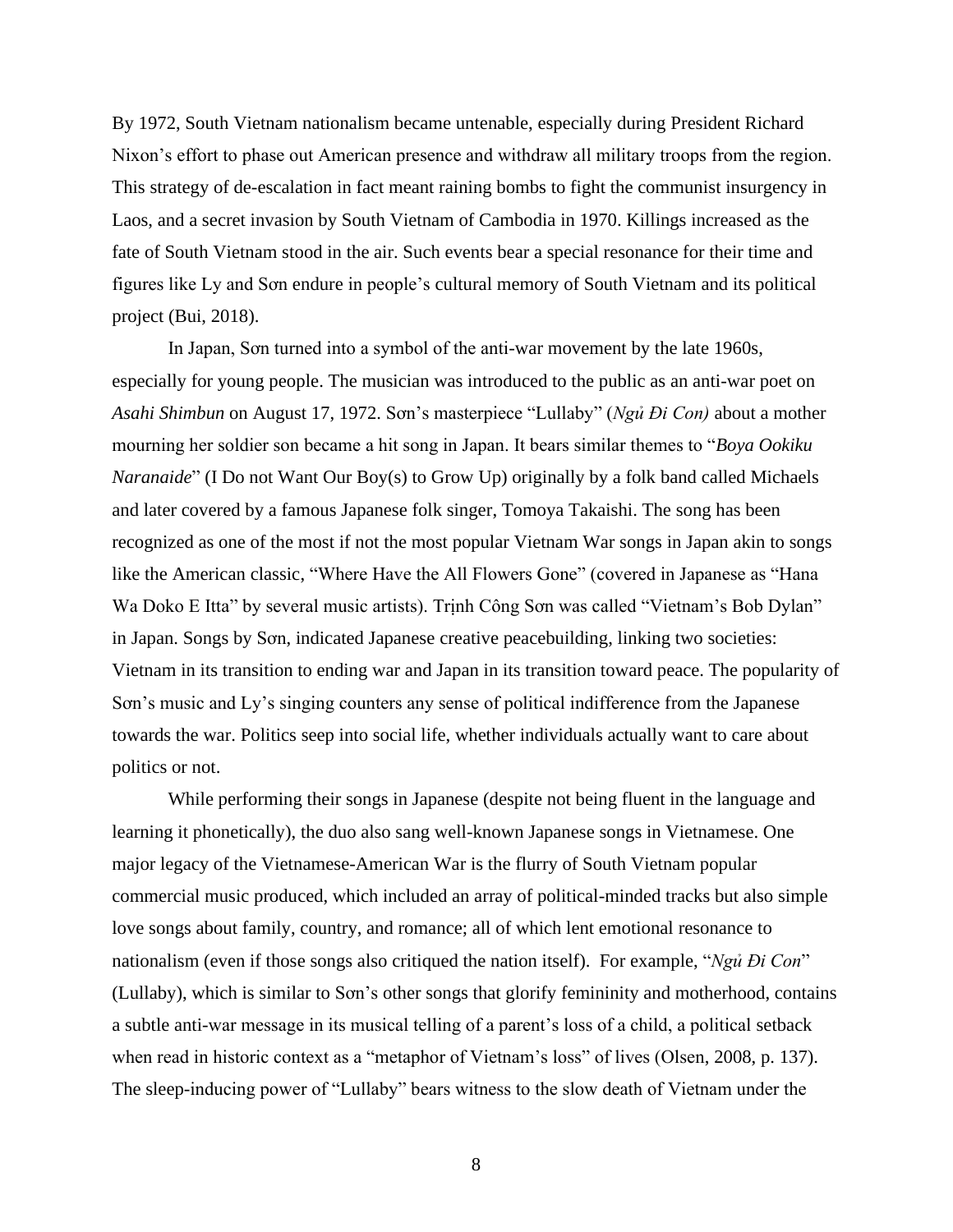stranglehold of unbridled militarism. Such sappy love songs masquerading or ventriloquized as anti-war protest songs suggest the quiet ways the personal is political, and how the propagandist messaging of nationalist politics cannot always capture the layered, complex sentiments of human life during a volatile time of military revolutions, political assassinations, and interstate rivalry.

Popular with the Vietnamese masses, such revolutionary-though-ambiguous music speaks to a different kind of politics. This creative layering of peacebuilding made Trịnh Công Sơn unpopular with *both* the South Vietnamese government as well as the Hanoi-based socialist northern regime. When Sơn's family fled overseas after the war, he chose to stay behind in his beloved homeland only to end up spending a decade in communist re-education camps (Olsen, 2008, p. 134). This occurred even though Sơn could neither be conflated with South Vietnamese nationalism or pinned down as a communist sympathizer. At the beginning of the war, Sơn set out to compose songs expressing love for all of humanity and urging the people to stop fighting between fellow Vietnamese. A Japanophile himself, Sơn composed songs about the bombing of Hiroshima among other topics. For him, peace meant more than just in Vietnam. His theme encompassed tranquility for the entire planet.

Japanese responded to his songs in deeply appreciative ways. In one of the representative books on the radical student movement of the late 1960s, *Nijyussai no Genten* (The Starting Point of the Age 20), writer Etsuko Takano wondered how she as a Japanese person could understand the condition of Vietnamese women who were losing their lives and children in the war. When she heard the Japanese radio version of *Ngủ Đi Con*, the song inspired her to bond with Vietnamese women via general anti-war pro-life feelings (Takano, 1971). College students like her listened to Sơn's songs and sought solidarity with Vietnamese people through transcultural products. Songs like "Lullaby" evoke the sadness of the war for not only soldiers but for mothers everywhere, whether Japanese or Vietnamese.

Among the many collaborative songs by Trịnh Công Sơn and Khánh Ly, the most popular remains "*Diễm Xưa*," known in Japan as "*Utsukushii Mukashi*" (Beautiful Past). Ly performed it when she was invited as a representative of South Vietnam at the World's Expo in Osaka, 1970, because Sơn could not make it to the festival in Japan. It was the first and the last fair in which South Vietnam officially participated. The theme of the pavilion of South Vietnam was "the development of past, present and future of the Republic of Vietnam to keep harmony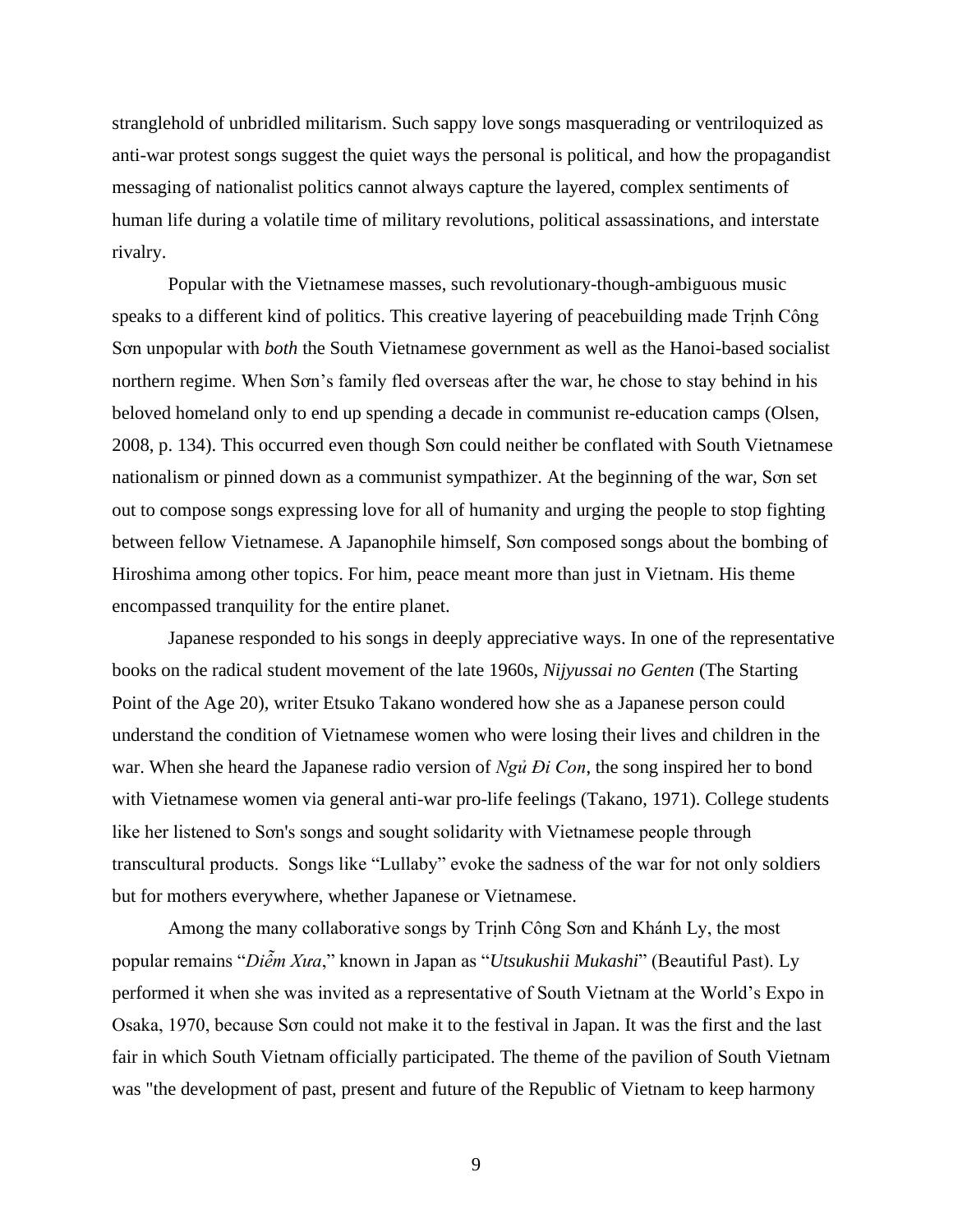with countries of the free world" (Hirano, 2014, p. 125). Seventy-seven countries held their pavilions, and more than 64 million people attended the expo, which was the highest number in the history of the expo (Hirano, 2014, pp. 2-3). Countries competed to attract people to their pavilion to propagate their national ideologies. The singing duo felt so excited to visit the fair, because they were able to learn about the world and peer into the future. Attending the expo provided them the sense of (South) Vietnam as a member of international society. Japanese audiences adored the poetic songwriter and admired the powerful alto, whose rich deep warm tones and rasp emoted Vietnamese lyrics, captivating Japanese audiences with places so far away.

After the Osaka Expo, Ly recorded "*Diễm Xưa*" and released the song as "*Ameni Kieta Anata*" (You, Disappeared in Rain) through Columbia Records in Japan. It was re-released under a different title as "*Utsukushii Mukashi*" (The Beautiful Past) when it was selected as the theme song for the television drama "*Saigon Kara Kita Tsuma to Musume*" (a Wife and Daughter from Saigon), which aired in a series of four episodes in late 1979. The drama was based on the same title book by a Japanese journalist Koichi Kondo who was stationed in Saigon between 1971 and 1974 and again in between March and May 1975. Kondo married a Vietnamese woman and his book describes his daily life in Saigon and encounters with the southern Vietnamese. The song sold over two million copies and Ly turned into an instant celebrity throughout Japan. It has been recognized as *the* hit song of the 1970s, its popularity enhanced by a second time release of the song in 1981. The Japanese version of lyrics by "*Utsukushii Mukashi*" expressed true heartbreak. The 1979 version followed a hybrid mixture of Japanese (first verse) and Vietnamese (second verse). We include the Japanese verse and the English translation of sample lyrics:

The end of the red land/earth Who did you tell there was a love that you did not know? Did a little bird tell you or was it a rumor? If you stayed not knowing love, I could still be by your side Keep dreaming as our life continues Now to seek love in the end of land/earth Invited by rain you are disappearing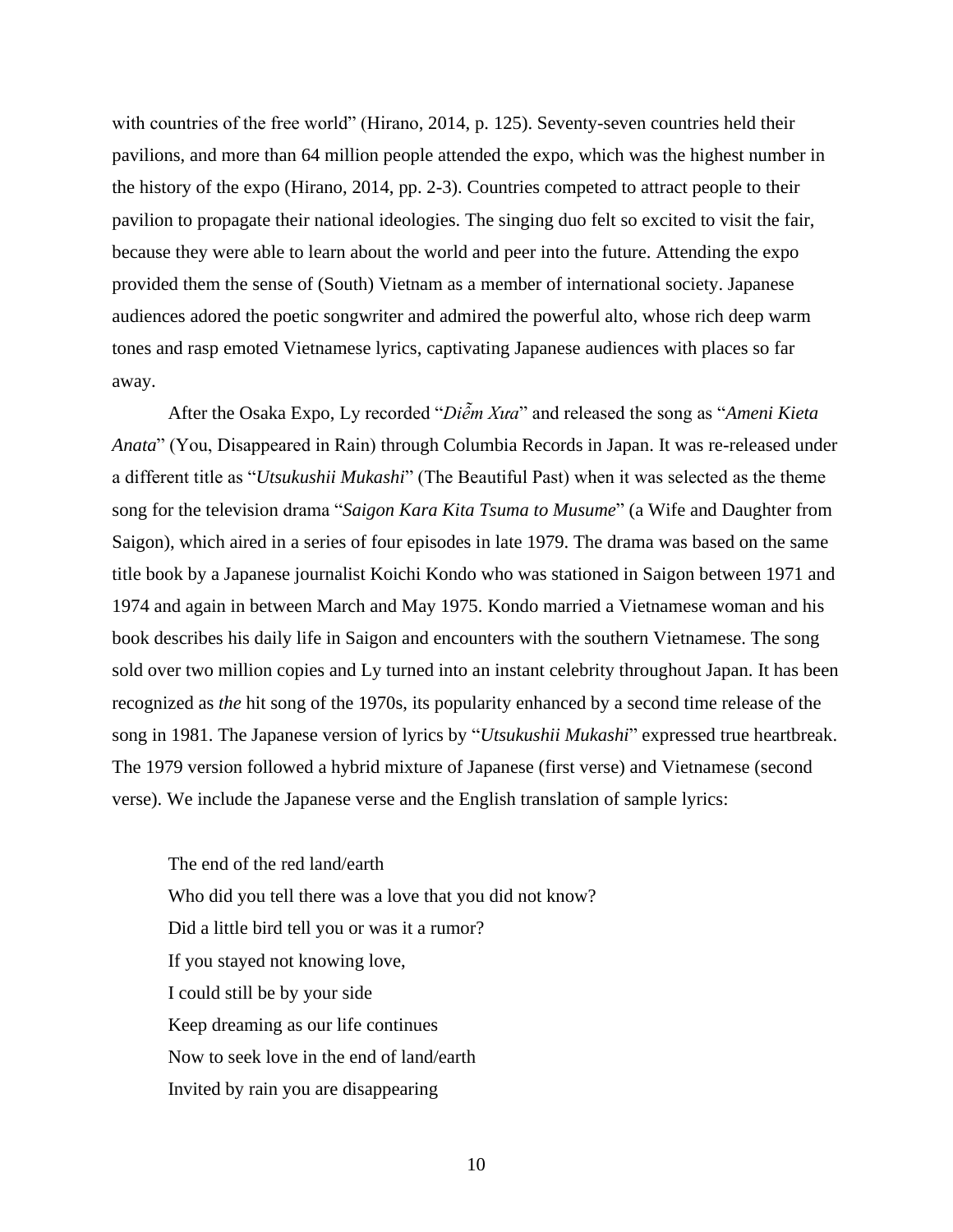The Japanese version of the song tells the story of a woman grieving about a man whom she loved and had disappeared in the rain. The main theme of the song evokes rain and missing someone close. To keep the original melody, Japanese lyrics were made more elementary and sung slower. We can read an anti-war message in the sad tones of this love song.

Sơn's lyrics come off as some of the most difficult, due to their cryptic figurative language. Translating his poetic music into another language adds another challenge, but the Japanese version retains the mystique of the Vietnamese original, and Japanese audiences are drawn to things which reveal as much as they conceal. The beginning of "*Akai Chinohateni*" is impressive because "*akai chi*" means both "red land/earth" and "red blood." As "*hateni*" means "the end of," the lyrics infer "the end of the red land/earth." This red land/earth evokes the Mekong Delta, a tropical climate setting famous for its red clay mud. The melody with lyrics moves us to imagine a foreign land far from Japan, exoticizing the Vietnamese perhaps for the Japanese audience. The cover to the original record features a crying boy. The visualized child and a photograph of Ly with headphones appearing over him like a musical mother figure illustrates a connection between the high-tech and the pastoral, the maternal feminine and tortured boyhood.

It is commendable that Ly chooses to sing in another language not of her own, her pronunciation of Japanese imperfect and a little bit awkward, but the second verse sung in Vietnamese perfectly brings out the inherent beauty of the lyrics and melody:

The rain still falls on small leaves In the afternoon rain I sit waiting In your footsteps leaves quietly fall Coldness suddenly pervades my soul

The rain still falls, life's like a sea storm How do you know a gravestone feels no pain Please let the rain pass over this region In the future even stones will need each other.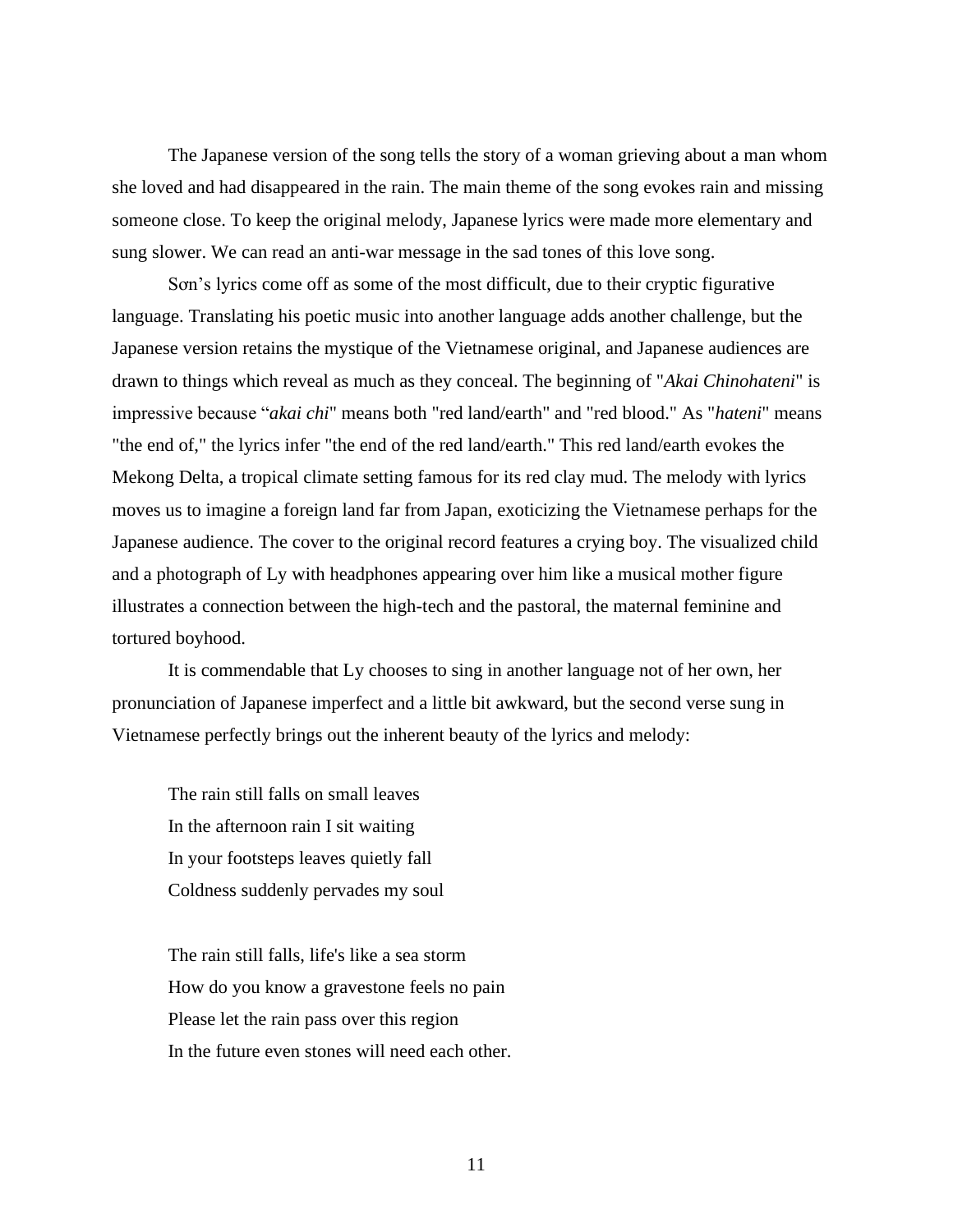This song is an even less politicized than "*Ngu Di Con*" (Lullaby) composed by Sơn. Ly's famous song "*Ca Dao Me*" (A Mother's Lament) from 1970 stood out as testimony to Ly's ability to stand in for the feminized yet strong body of South Vietnam. "Mother's Lament" and "Lullaby" were interpreted as defeatist by the ailing South Vietnam regime, despite their broad peace themes, but such music struck a chord with not only the Vietnamese but also for the Japanese audience (Mydans, 2001).

War-time music like those of Ly and Sơn manifested as a kind of unspoken form of historical witnessing through personal testimony, conveying sentiments that reach beyond the curated messages of government authorities. The overwhelming positive artistic reception of the duo in Japan showed that popular culture does not merely reflect and refract political events but provides the alternative form to state politics (Lowe, 1996). The poetics of music can challenge state doublespeak and international barriers. The Japanese were not always distant bit players or observers of the war but also direct participants with an ambiguous or exploitative role.

#### **Filming and Finding the Japanese Salaryman in Saigon**

Next, we shed light on the work of one Japanese director who filmed a movie in the throes of war. This film was discovered and released to the public four decades later. Pairing Vietnamese singing and acting star Thanh Lan with Japanese heartthrob Yusuke Kawazu, this film was shot during the war in its final stages. An interview with the director and a close reading of the film *Number 10 Blues/Goodbye Saigon* exposes the dubious status of Japanese men living in South Vietnam. This example of Japanese filmmakers in South Vietnam complements the previous analysis of South Vietnamese musicians traveling to Japan.

Documenting the heavy corporate presence of the Japanese salaryman amid the war challenges the neutrality of Japan. Through the cinematic eye of a Japanese auteur born in Beijing and a product of Japanese imperialism, we can dissect the complexity of inter-Asian relations under military-enforced globalization. Japan became part of this Cold War economy as the largest exporter of goods and supplies for the U.S. command in Southeast Asia. This region presented a virgin capitalist market for Japan to expand international exports. Industrial overcapacity and rising costs in commodities led Japanese firms to supply foreign credit and products to keep afloat the bubble wartime economy of South Vietnam. Japan even signed a trading agreement and treaty with Saigon, disregarding Hanoi's protests (Shiraishi, 1990). These economic bonds cemented a political alliance in which the United States looked to Japan and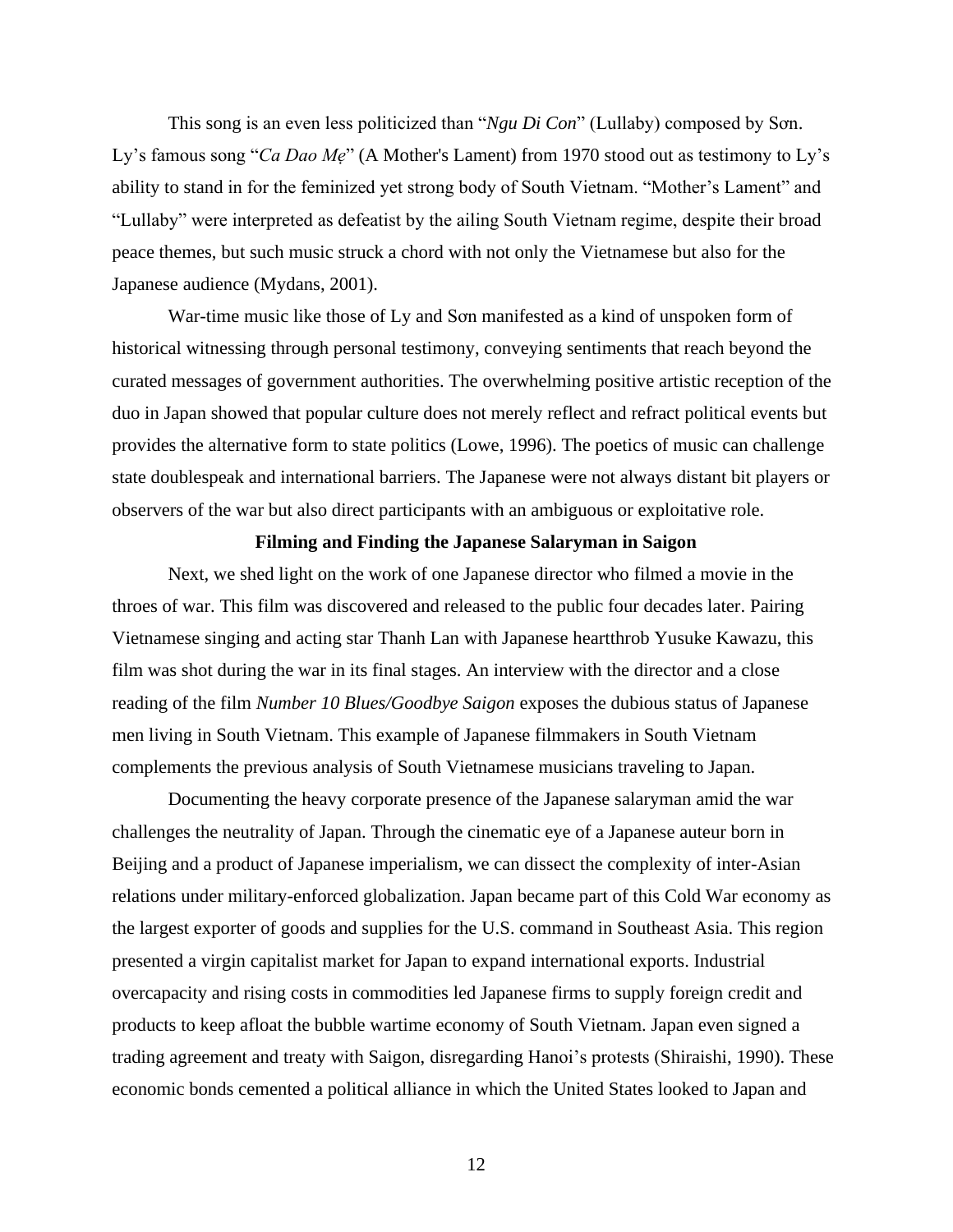South Vietnam as the two primary bulwarks to prevent the communist forces from gaining another foothold in the continent, particularly after the fall of China to communism in 1949 (Shiraishi, 1990).

*Number 10 Blues/Goodbye Saigon* did not directly broach these larger historical and political contexts, but it did signal them through a story about the private affairs of the heart. The film's murder mystery-love story touched upon not only the corporatization of South Vietnam by Japanese businesses, but also directed attention to the phenomenon of romances between foreign Japanese men and Vietnamese women, while also illuminating the plight of mixed-race orphans abandoned by Japanese soldiers after Japan's occupation during World War II.

In terms of plot, the film narrates the story of a Japanese man who kills his Vietnamese employee and then flees to communist North Vietnam. From there, he aims to return to Japan and bring his mixed-race buddy and Vietnamese fiancée out of the tropics to Japan. Such plans bring up questions about which subjects held the privilege to travel freely and what it means to be a foreigner with money and status, whose class enables disenfranchised others to also emigrate with him.

*Number 10 Blues/Goodbye Saigon* features thick interpersonal relations between Vietnamese and Japanese, so this film is not the usual war movie put out by Hollywood that ignores Vietnamese voices and glorifies American soldiers. As a cultural artifact, this 1975 film is a rare time capsule, shot on location in Vietnam in the last year of the war before the communist takeover of Saigon. Filmed in the months between December 1974 and April 1975, the film was believed to be lost until a copy was rediscovered in the Japanese National Film Archives and the film found public release nearly four decades after its original production. Directed with an eccentric zany style by Norio Osada, the drama portrays the Japanese during the U.S. War in Vietnam as economic intruders, killers, and lovers.

The opening montage starts with background information on the 1973 Paris Peace Accords (also called the Agreement on Ending the War and Restoring Peace in Viet Nam) and how the United States promised to continue supporting South Vietnam, despite stated promises of military withdrawal. This opening with a historical fact transitions to a montage of dead soldiers with a woman's voice. The voice, belonging to Vietnamese actress and singer Thanh Lan, speaks of the Vietnamese tradition of planting bougainvillea plants on the body of a corpse in a coffin, allowing it to feed on the body, and bloom above the ground—a metaphor for the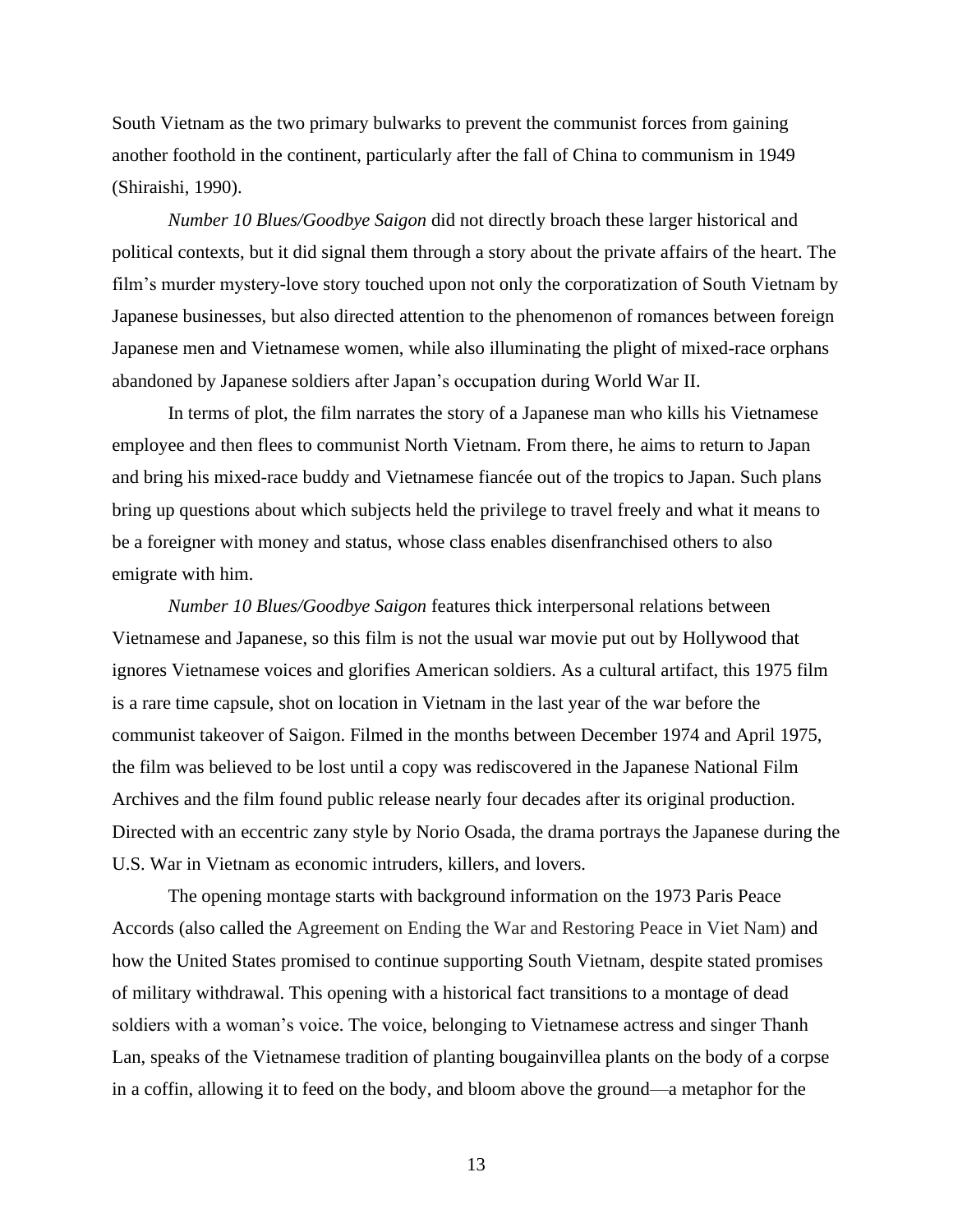rebirth of life. The opening shots segue into the establishing shots of Saigon's teeming city life full of beggars and hustlers. Toshio's Sugimoto is first shown dressed in all white sitting by the river, devouring a scrumptious meal provided by his company, Far East Trade.

Knowing nothing of Vietnam before he came here to work as a buyer and trader of seafood, Toshio begins his opening monologue saying he now likes the country and that "home's where you hang your hat," describing a transient but royal expat sensibility, especially compared to Japan where he is considered a lazy bum. Saigon is safe, he says, compared to the fighting elsewhere but the war overall is inconsequential, he concludes, since "it's got nothing to do with me." This apathetic sense of non-involvement would unravel through the course of the film. The first action sequence commences with a little Vietnamese newspaper boy shouting at the protagonist with the greeting, "Hello, Japanese. I like Japanese. Japanese, number one!" a compliment that delights our smiling (anti)hero. He then meets up with Fan Ho Fun, a disgruntled employee who embezzled from Toshio's company, due to worries of an impending marriage, a sick mother, and a brother trying to escape the South Vietnamese draft. A detached Toshio tries to elude him, saying these personal problems were not of his concern. He is not to be bothered about Vietnamese everyday affairs or lives. "Vietnamese are passionate to a fault about family ties and mutual charity," Toshio muses on a Vietnamese trait which he finds laudable but obstructive to his efforts as a businessman. These observations mark a broad contrast between a reserved Japanese ethic based on economic efficiency and an overly expressive Vietnamese culture based on communal relationships.

Such a cool attitude becomes upended by a display of rage. During an argument, Toshio murders a disgruntled former employee who tried to blackmail him. The frightened businessman makes a last-minute plan to flee to the communist north with his Vietnamese girlfriend. This pairing links up Vietnamese singing and acting star Lan (the "Diva of Vietnam") with Japanese heartthrob thespian Kawazu. The couple make a new acquaintance named Taro, a mixed-race child of a Japanese soldier and Vietnamese woman (Kenji Isomura) who is now a gang member working for a mafia boss. Taro wants to leave with Toshio and his girlfriend, hoping to become a special kind of refugee to Japan through connection with Toshio. Though he never met his Japanese father, a soldier of war, Toshio professes his hatred of arrogant Japanese even if he contradictorily loves Japan, his mythical fatherland, and all that it positively represents in terms of peace and wealth against the brutality and impoverishment of Vietnam.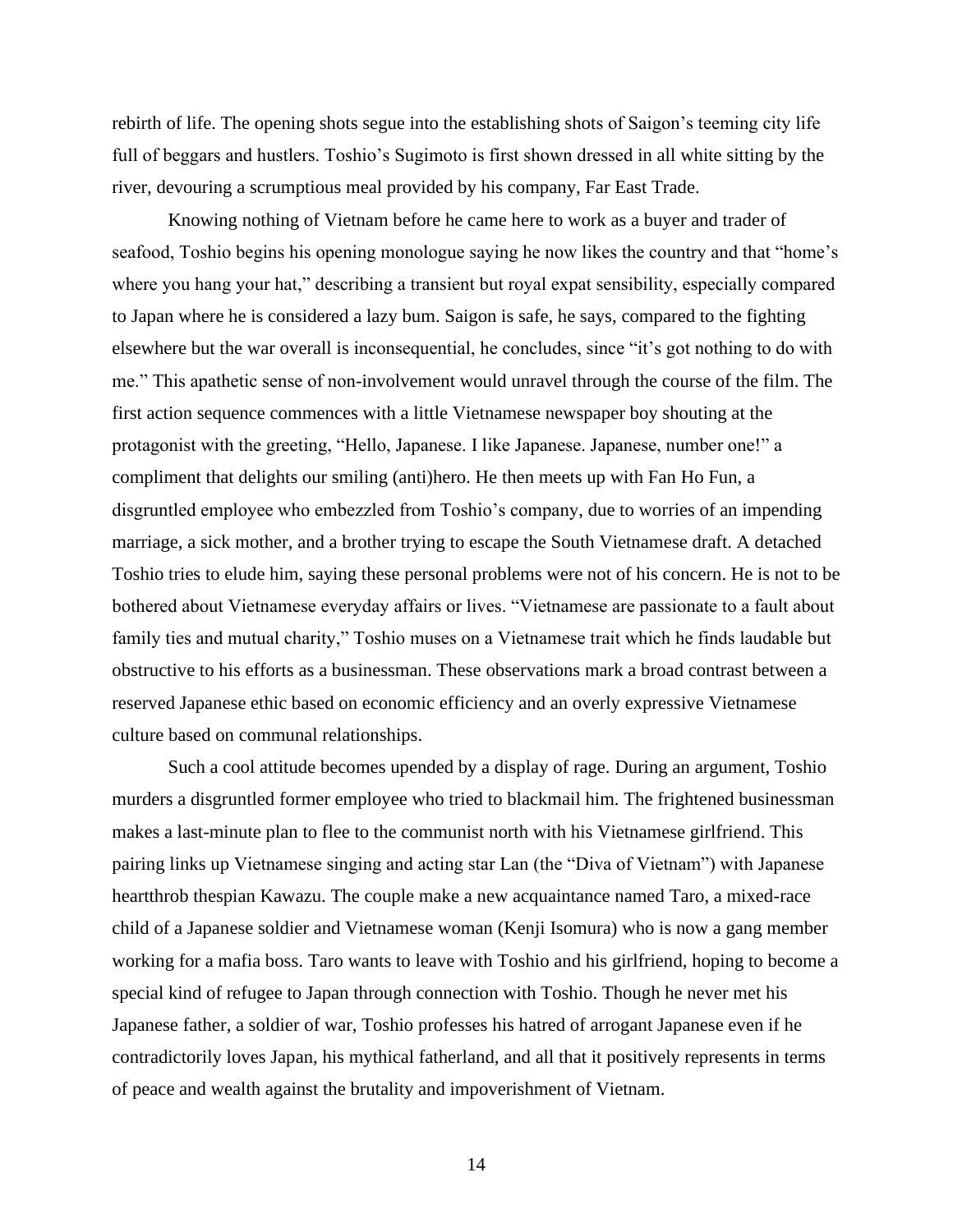After the murder, Toshio loses his vaunted social status as rich foreigner quickly, and he becomes a desperate pariah in a poor country where Japanese wealth gives enormous opportunities for abuse. Though Toshio appears like the victim, the film's character development and exposition is such that the protagonist is appearing to flee from the hounding question of "Am I a killer? This lurking question haunts and intensifies the moody ambience or tone of the film. What drives the plot is the question of whether the character is fleeing towards liberation and freedom or moving towards death and destruction.

While considering himself only a businessman without politics, Toshio is in fact a political man who exploits a politically divided Vietnam to his advantage. As the war comes to an end, threatening his economic prosperity, Toshio realizes that he is already caught in the everyday politics of Vietnam that coincide with the development of high state politics. His deep personal reflection on the act of killing a former employee ruptures any sense of ignorance or innocence. Killing seems an everyday occurrence or practice accorded to those able to commit crimes seemingly without impunity. They can be in the form of uncovered massacres like My Lai or happen in secret. In this case, Toshio's murder is exposed outright, and he must flee.

During his harrowing escape, Toshio is hounded by the city's denizens who pelt him with rocks, demanding to know what he did to his employee. Fearing for his life in Saigon, he shoots one innocent bystander, and the chase is on for a serial killer. The chase scenes crystallize the menacing pervasive influence of Japanese in the chaotic metropole. There are panoramic shots of Toshio skipping through the streets canvased with prominent advertising billboards featuring Japanese products from multinational companies like Seiko as the pervasive signs of high-tech Asian globalization and Japanese economic modernity hovering right above the sign of "Vietnam" (also spelled Vieta Nam). Toshio's sophistication and urbane quality is represented by his sleek white suit against a sea of brown streets and rickshaws, but this upper-class status is destroyed by the aggression he commits against locals.

Toshio descends into Vietnam's seedy underworld, brokering a deal with a Chinese mobster named Chen who secures him a fake passport out of the country and helps him escape the south. Toshio does not possess the money to pay the mafia boss and must withdraw money from his firm's offshore bank account, which is used to avoid taxes in Japan. Holding the Japanese businessman hostage, mafia boss Chen plans to take Toshio's money without giving him the passport, torture the latter to extort more money, and hand him over to the police. Taro,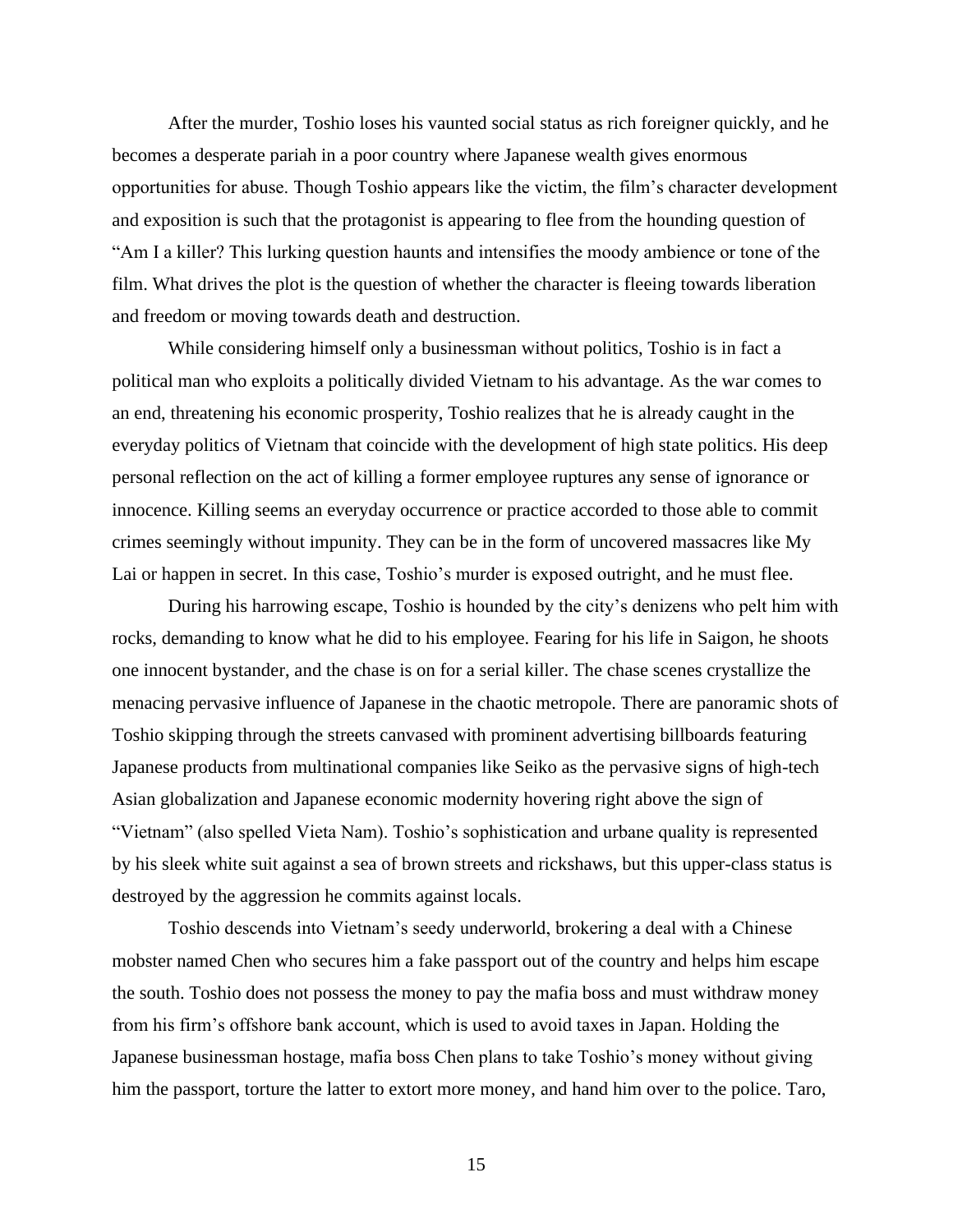the new friend, releases the Japanese man from capture and the two flee by night along with Toshio's girlfriend (who Taro also likes) toward a ship full of refugees, outbound to Hong Kong from the central Vietnamese city of Hue. As our trio pushes north into enemy territory, Toshio speaks to the irony of their journey as refugees, instead of "escaping from the battlefield, we escaped toward it." Internal refugees come in all shapes.

Director Norio Osada says that he decided to release the film following the massive earthquake and tsunami which broke out in Japan in 2011, causing explosions in nuclear power plants in Fukushima, and displacing and killing scores of people within their own country. Fukushima was the biggest nuclear disaster since Chernobyl, and radiation from the fallout affected countless regions. The director felt that this tragedy occasioned a need for contemplation about the fate of the Japanese people (past, present, and future) and whether the nation's relentless pursuit of wealth can continue forever. His Cold War film finds resonance, when nuclear proliferation and war again promises to end humanity in the twenty-first century. The Vietnam-American War was the watershed event of the twentieth century according to the director, but he did not make *Number 10 Blues/Goodbye Saigon* to be explicitly an anti-war movie. He wanted to entertain audiences while expressing "the Japanese presence in Vietnam and our own sense of discomfort over how Japanese people were acting back at that time . . . and how things were in Vietnam back then."

The historic film offers both a broad anti-war critique of humanity's follies and a specific social criticism of the rich Japanese businessmen taking advantage of Vietnam's dire situation. The director's views on the Japanese have not changed since its original production date. During his interview with us, research participant Osada emphasized that there still needs to be more social change, since "the principles of economic and efficiency-oriented prosperity are still rooted deeply in Japan." Despite the de-politicized image of the salaryman as a reflection of alienated modern work life, the film exposes the global hegemonic masculinity that the figure embodies in battle-scarred spaces like Vietnam. The salaryman's loyalty to Japanese corporate management means conformity to a global class hierarchy with Vietnamese at the bottom (Dasgupta, 2012; Slater, 2011). Insertion of a Japanese professional lifestyle onto a hypermilitarized environment imbues stark meaning to this film about criminal runaways, where the ascetic coolness of the Japanese salaryman flashes hot in a violence-stricken country full of poor people and displaced migrants.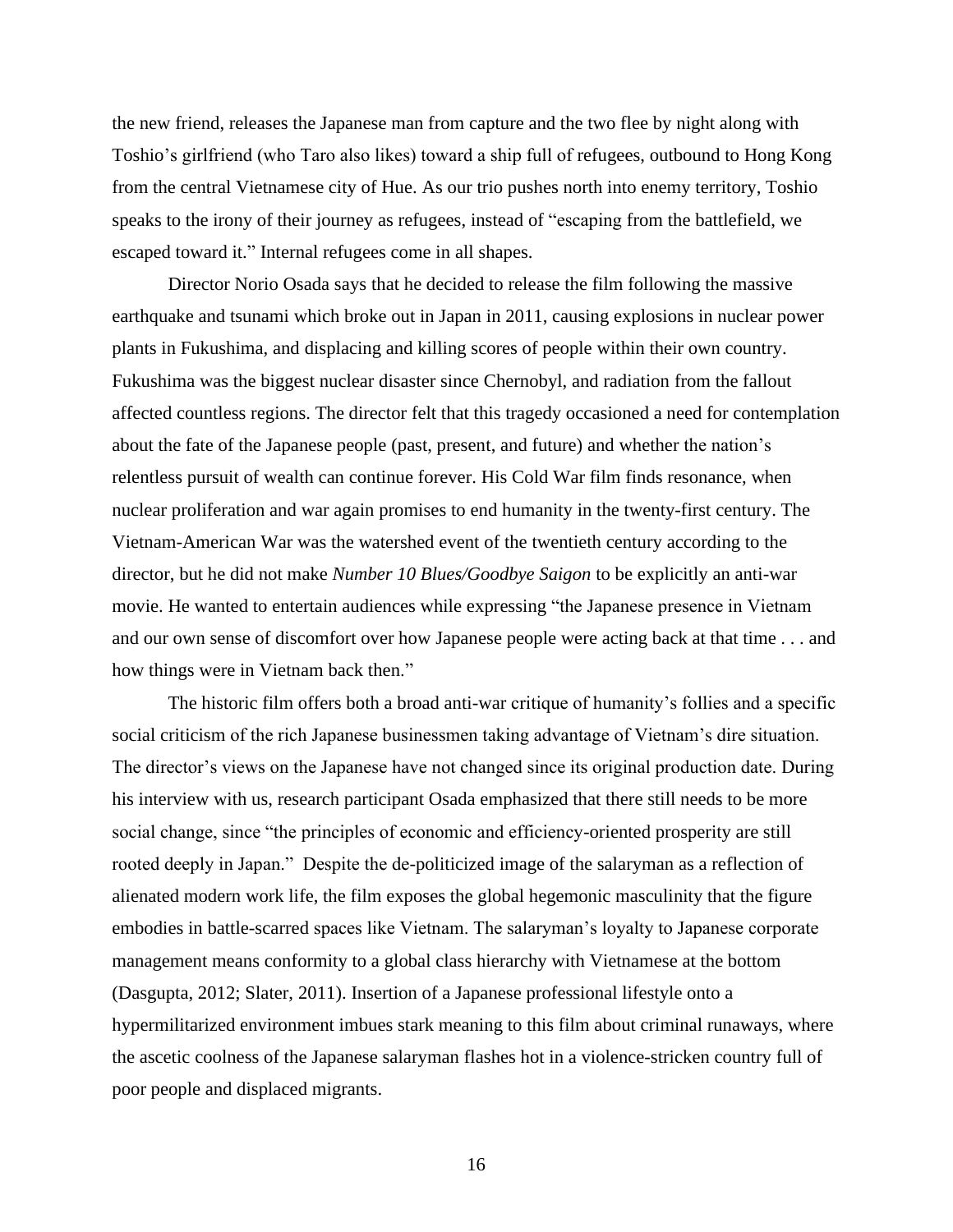To give support to the local cultural industry, Osada decided to employ a Vietnamese production company for his feature debut, giving this Japanese film somewhat of an insider view. Despite its sensationalized melodramatic qualities, *Number 10 Blues/Goodbye Saigon* gives audiences an ethnographic glimpse into what quotidian encounters among everyday people might have looked like in Vietnam when "individuals crossed national boundaries." Insofar as the film's message offers a "prayer for a better world," Osada considers himself more than an artist churning out mindless entertainment; a socially-minded artist intent to obviate the "unreasonableness in this world," urging audiences to face real-world problems, even participating in social movements opposing impulses for greed and murder. To extrapolate the personal from the political, what audiences find in this remarkable film is a call for human dignity and peace and an end to violence.

While the history of U.S. meddling in Japan and Vietnam is well known, more attention needs to be paid to the interaction between these Asian countries. This includes a discussion of the challenges of the filmmakers as they shot in Vietnam facing real danger in active war zones. Together, we hope to explore the interconnections between nations caught with uneven power relations. Viewed through the prism of Japanese paternalism and economic colonization in South Vietnam, the audience recognizes how Vietnamese women and men are racialized as poor Third World subjects against the "light-skinned, upper-class Japanese, who come from a post-capitalist Asian country located in a first-world economy" (Duong, 2012, p. 102).

While highlighting given divisions, *Number 10 Blues/Goodbye Saigon* recasts geopolitical geographies, repositioning the capital of South Vietnam as a danger zone and the communist north as the potential site of safe refuge. This south to north route runs counter to the usual mass migration of Vietnamese from north to south after the country was divided in 1954, thus confusing the debate of which part of Vietnam is the better option for people. On an international level, the film examines the culture of entitlement accompanying Japanese businessmen overseas who must re-negotiate their cultural assumptions and lifestyles abroad visà-vis the besieged embattled locals. Attention to the work of the Japanese in Vietnam will enable a better grasp of intercultural relations in the context of war. These kinds of war films constitute not simply popular entertainment but the primary modes for appreciating or apprehending a foreign Other. This objective is helped by a Japanese film director with the time, money, and flexibility to move into active war zones to make movies, while most Vietnamese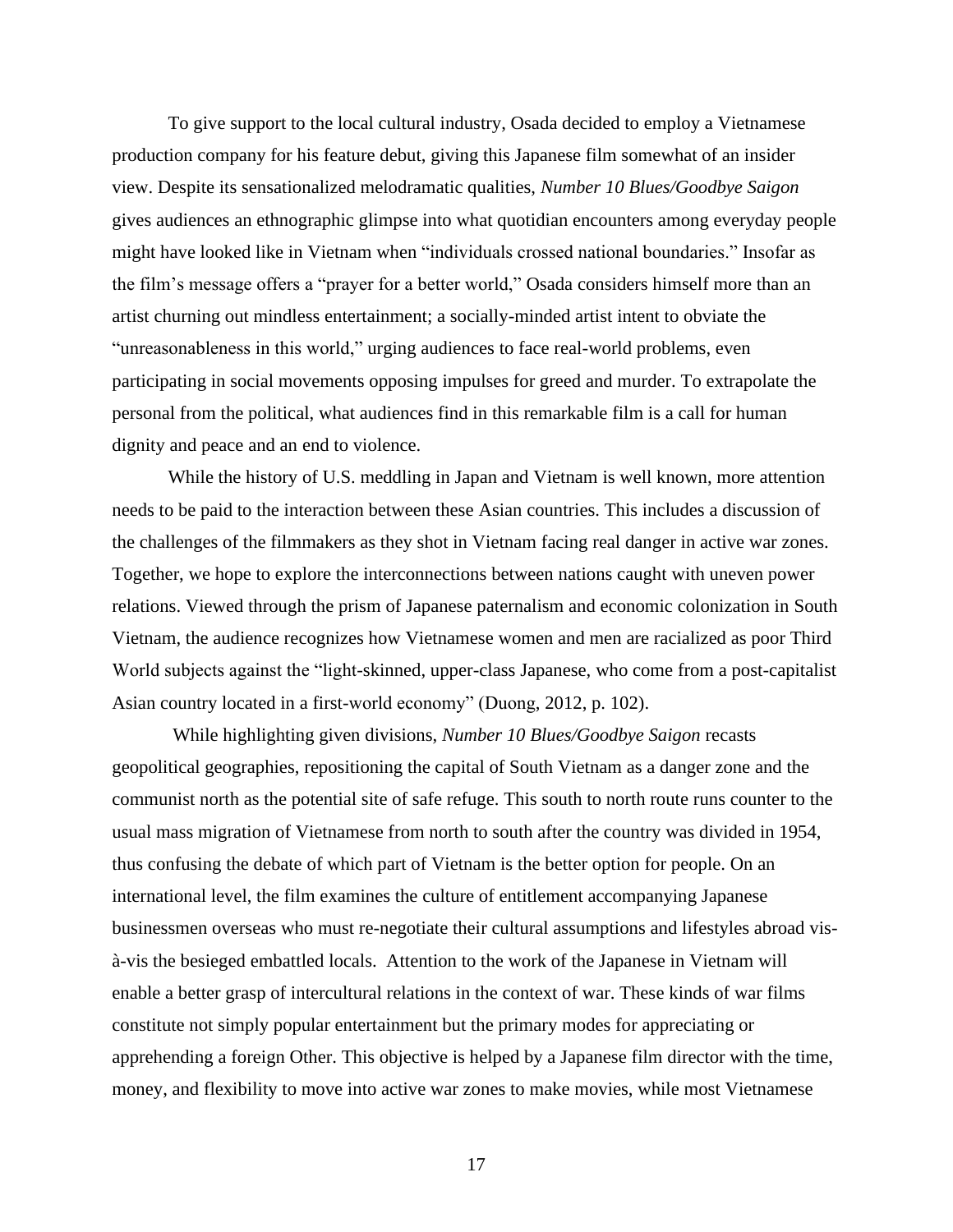needed to find desperate ways out of them. Through the Japanese expat-turned-exile figure, the director addresses the imbalance of power between peoples and societies.

This neocolonial position becomes revealed when Toshio asks to borrow the car from a fellow Japanese friend, someone who refuses him, admitting he prefers Vietnamese over Japanese people after living in the country for so long. After making a snide remark that the Japanese have no problem with murdering Vietnamese, this friend is coldly shot to death by Toshio, the latter embracing his dark side and descent into brutality (after having dreams of his own premature death). Publicity posters for the movie would pose questions like "Japanese guy! What the hell are you doing here!" or "On the road towards liberation or total catastrophe?" These questions offer a subtle way of talking about the Japanese situation in South Vietnam. The film's title *Number 10 Blues/Goodbye Saigon* betrays the reality of Japan's failed market enterprises abroad, Japan slipping from number one to number 10 or last place.

Cinema is key to visualizing social antagonisms in the realm of gender and class across geography. Film scholar Lan Duong (2012) advances a trans-Vietnam study of Vietnam-related cinema that focuses on treacherous alliances among transnational subjects. We can perceive the dangers of such collaborations in the film, when Toshio's girlfriend Lan is beat up, abused, and almost raped by gang members. Her lover promises to protect her and take her with him to Japan. The film ends with the pair unable to flee to their destination and stumbling into a shootout with Chen's gang. Lan is captured and Toshio escapes with Taro who tries to abandon his erstwhile friend of convenience. Taro does not want to witness another reenactment of a familiar scene close to his heart: The Japanese man leaving the Vietnamese woman. Lan is killed and, while standing over her corpse, Chen proclaims, the girl died in vain since her lover was the enemy. Japan is thus implicated in the Southeast Asian war that claimed many lives.

Death brings finality to our wartime love story. A disappointed Taro angry at Toshio screams to the fleeing Japanese man, "You lowly number 10 Japanese maggot!!" and shoots him down. Toshio's diminished status and death spells doom for Japanese supremacy and manhood in Vietnam since Vietnamese hold the power to destroy Japanese lives as well. Beyond Japan's fall from grace, the betrayal by a Vietnamese friend can serve as a powerful metaphor that severs the South Vietnamese and Japanese wartime connection (as anticommunist allies of the United States).

The final shot of the film is personalized. It displays young South Vietnamese draft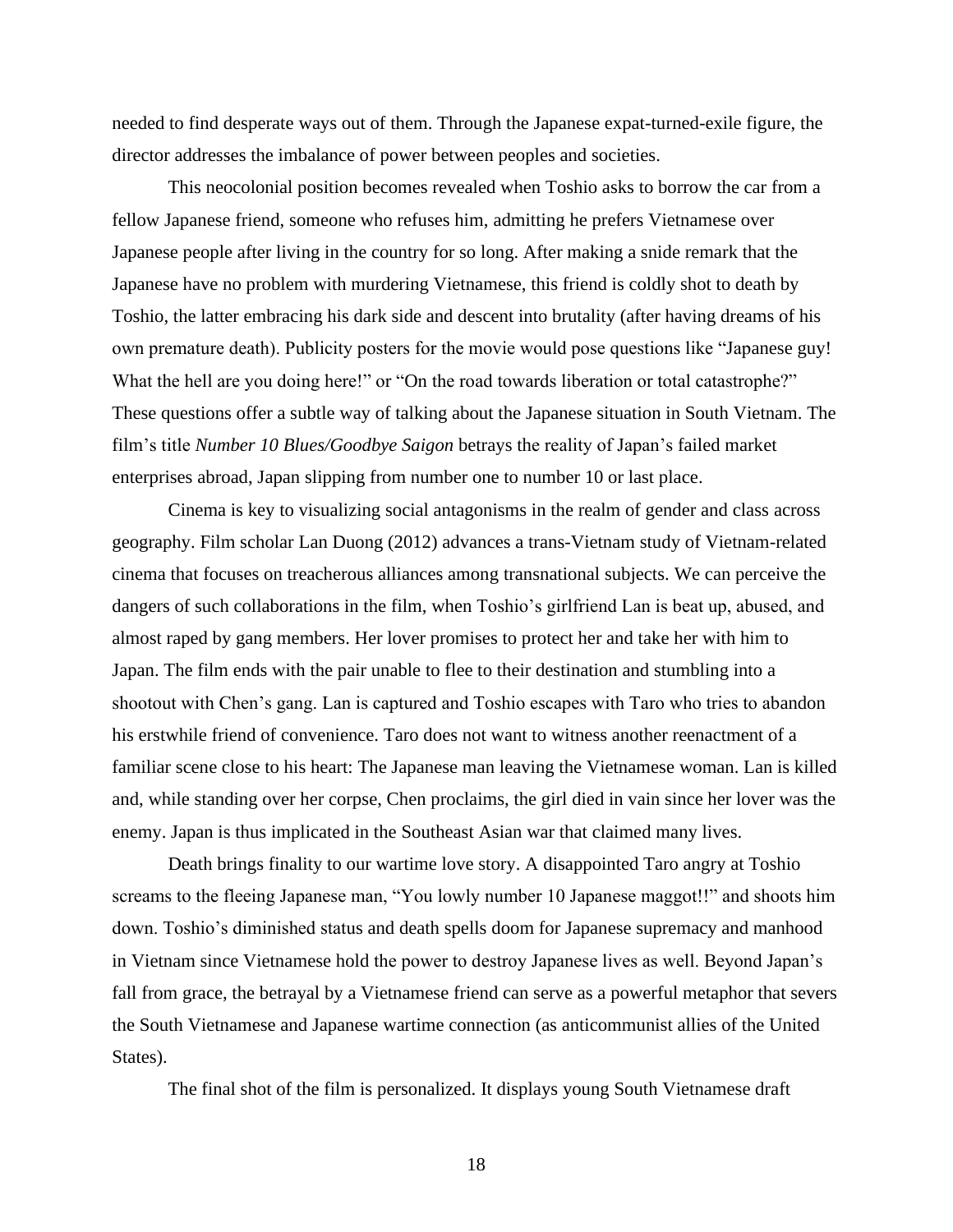dodgers escaping to Hong Kong and Japan, a harrowing scene overlaid with a closing narrative about the fall of Saigon to northern liberation forces. There is no need to second-guess the director's usage of real wartime footage, since this final message illuminates history as the summation of human tales about disloyalty, abandonment, and desire. The film's ethical meditation revolves around quandaries of whether a rich Japanese man who kills a disgruntled former employee (who blackmailed him) is a murderer in a context where people are killing daily.

*Number 10 Blues/Goodbye Saigon* has been given new life through screenings in Japanese venues and Vietnamese diasporic communities. Once an aspiring screenwriter, Norio Osada did not make any more films after his directorial debut, working instead in other media. Kenji Isomura who plays the side character Taro, actually worked as a Japanese businessman in real life. The film's revival stresses the ways buried memories and traumatic events crop up again in the public consciousness years after a specific historical moment has passed.

The film's cinematic realism atomizes the larger human struggle hidden beneath the turmoil of war. It offers a love triangle between two men and a woman, tying them with the criminal activities of gangsters. Following the standards of 1970s exploitation/grindhouse movies, this pulp fiction work is a piece of history, a product of its time. Its recovery as unreleased film transforms it into archival footage, recovered in time for the fortieth anniversary of the end of the war. Osada's undiscovered masterpiece contains real-life gunfire whizzing in the background to complement its scripted shootout scenes. The film's realistic mis-en-scene humanizes the state of war, even as it pulls us into a fantasy world.

Though not technically about war, *Number 10 Blues/Goodbye Saigon* gives audiences a rear view of the war, and thus can be read as a historical document and given its late release, postwar commentary. Ultimately, this film drives home the message that people always seek to survive war in all its manifestations. Geopolitical conflicts among nation-states form the backdrop for interpersonal battles waged among lovers, friends, or family. The story about Vietnam is a story about Japan. Lan, the young woman from the countryside who elopes with Toshio, tells her family before leaving that she is preparing to leave the country and that she truly loves him, but she remains committed to the family and her homeland. Lan expresses her dire situation: "I want to work harder and save money to buy a big house, where I can live with them, but maybe I'll never be able to do it now."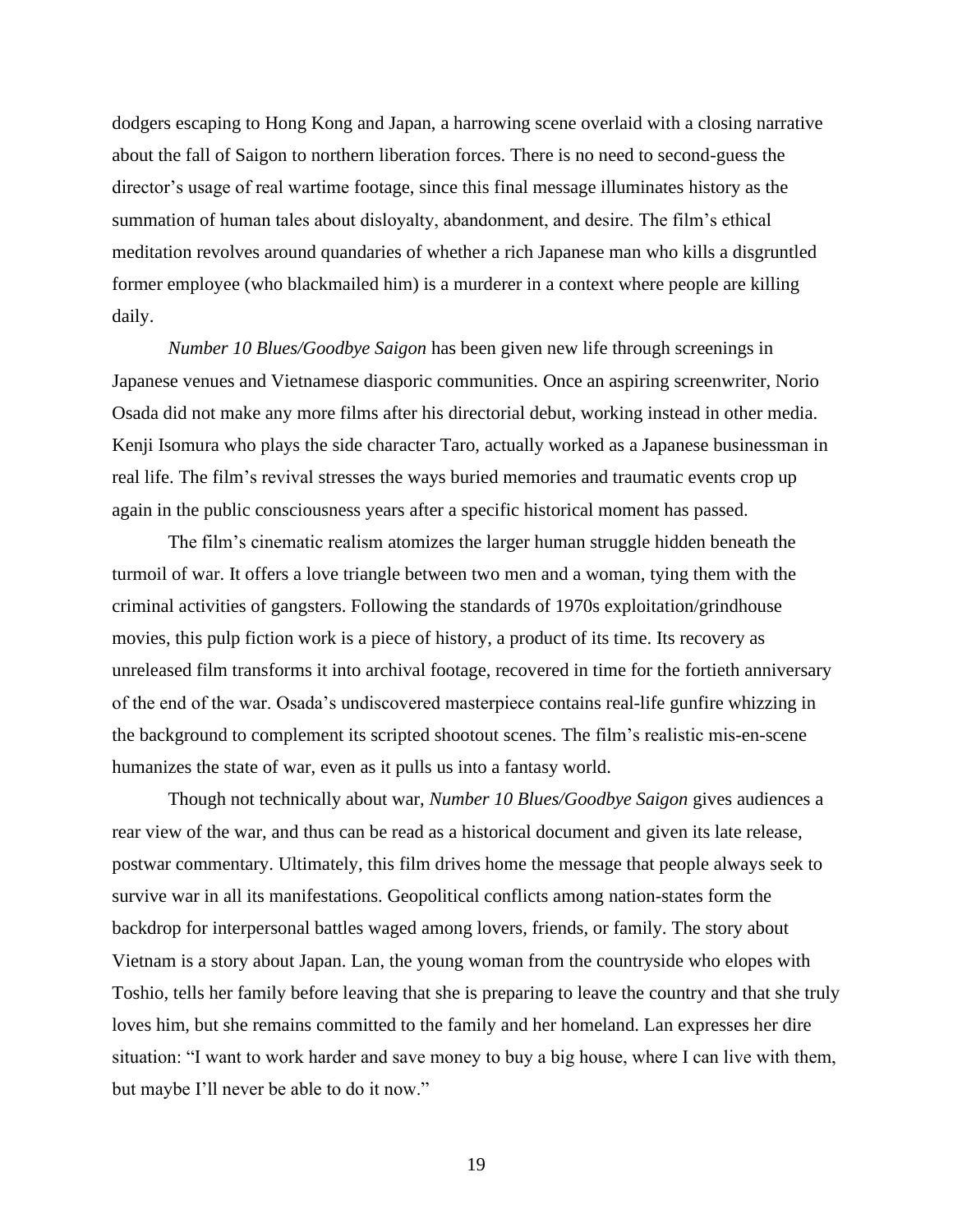*Number 10 Blues/Goodbye Saigon* puts a twist to the Orientalist story of the rich white man who comes to Asia to rescue a poor brown Asian woman from a life of poverty and prostitution, and the woman dies by her own hand as in seen in the opera *Madame Butterfly*. It casts the Japanese man in the role of the colonizing lover, but it is the Asian woman who saves the Western man from peril. Lan's devotion to her lover is perhaps not as strong as her loyalty to family, but we can recognize that her economic situation can be improved by associating with a rich foreigner who, though lacking cash for the moment, carries enormous human capital. Is this love, a money transaction, or both? Is she a collaborator or traitor? A friend and enemy? In times of war, all social boundaries are muddled.

One of unintended results of the film discovered in a later time, when Vietnamese people have afforced more time to reflect (to write blogs or social media posts), was that some in the diasporic community found his war-time movie to be merely sensationalist, especially given the portrayal of a famous singer like Thanh Lan in a sexualized role. Lan had performed naked in previous films and given the name "sex bomb" by Vietnamese media and male directors, which led to her being asked to film nude scenes for Osada's foreign male film crew in a private room at a secluded villa. Osada's film (whose title is translated in Vietnamese as *Tình-Khúc Thứ Mười*) also called just a small inconsequential "pebble" of a film by one Vietnamese newspaper, which lambasted the ways the Japanese filmmakers exploited Vietnam for their gain. It dismissed the film as the product of a "group of Japanese tourists traveling to Vietnam . . . to shoot beautiful scenes in Vietnam along a tourist itinerary" (Thanh Thuy, 2013).

Much like the abstract songs of Trịnh Công Sơn, the film leaves much room for interpretation. The film knits together social networks among different social classes, the interaction between artist and audiences, the tense relationship between client states and political allies, and the temporal states of history, where the buried past collides with the here-and-now. Filmic events in *Number 10 Blues/Goodbye Saigon* unfold to reveal not another romantic tragedy or a mythologized story of heroes versus villains, but a complicated, unfolding drama where realistic characters are both moral and immoral; fragile and brave; powerful and victimized.

#### **Conclusion**

This article emphasizes openness of culture to anti-war activism and art, and how histories of war traverse various spatiotemporal modalities through which wars are imagined and framed. The analysis presented here considers the reception and circulation of the music and film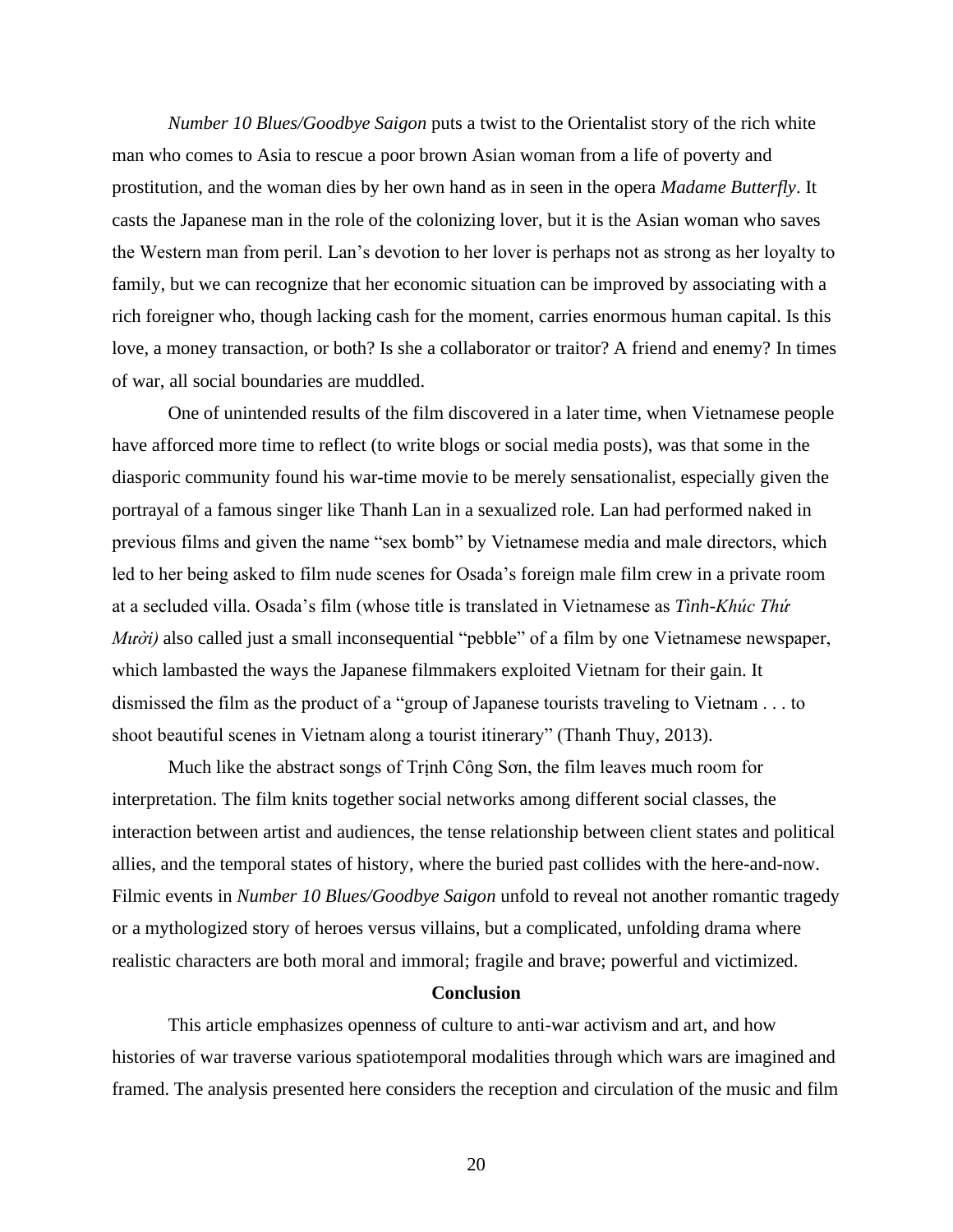from South Vietnam to and from Japan during the Cold War, and what they might say about wartime cultural exchange and production. After the collapse of South Vietnam, Japan only accepted a little more than 10,000 refugees from Vietnam, due to strict immigration policy and racist nationality laws, whereas the U.S. accepted hundreds of thousands of these refugees (Sahara, 2013). The globalized humanitarianism and ethnonationalism of Japan contributes to the forgetting of the difficult aspects of Japanese participation in the U.S. war machine. While many Japanese citizens today consume Vietnamese culture as one exotic component to the fascination with an abstract foreign (Carruthers, 2004), early forms of cultural exchange can be traced to the political tumult of the pre-1975 era.

The Vietnam-American War struck at the heart of Japanese politics, informing the contentious issue of Japan-U.S. relations and Japanese national security. Since the end of World War II, there had been strong public movements against U.S. bases in Japan, appealing to basic human rights and sovereignty. Those protest movements not only increased national pride, but also reduced bases on the mainland, even as they increased bases in Okinawa. What it means to be Japanese in Japan and in the world is always in flux, changing with the times. In the realm of culture, we recognized how Japan's artists and public articulated bonds of affinity with the South Vietnamese, and how Japanese subjects promoted creative forms of peacebuilding. Insofar as Vietnamese and Japanese artists crossed paths and forged cultural exchanges built upon the American war machine, they used those militarized circuits to criticize war. Close readings of music by Khánh Ly and Trịnh Công Sơn and a film by director Norio Osada reveal messages of peace and humanitarianism as they are creatively experienced.

Osada spent the rest of his life as a regular script writer at a Japanese film company, writing scripts for others. Osada had written for a dozen Japanese productions, ranging from murder mysteries to anime and period television dramas. He is well known for his screenplay for the revenge classic 1973 *Lady Snowblood* (the inspiration for the Hollywood hit *Kill Bill*), but *Number 10 Blues* remains the only film that he directed. That the movie was buried unnoticed for 40 years in a basement unearths some interesting queries, such as whether the director might have been a socially minded artist only in retrospect. The rediscovery of his wartime film came with some fanfare, striking a chord with Vietnamese international audiences and former refugees who could see again their former country albeit through a Japanese lens.

The film came out in 2014, but business did not go well at the box office. The movie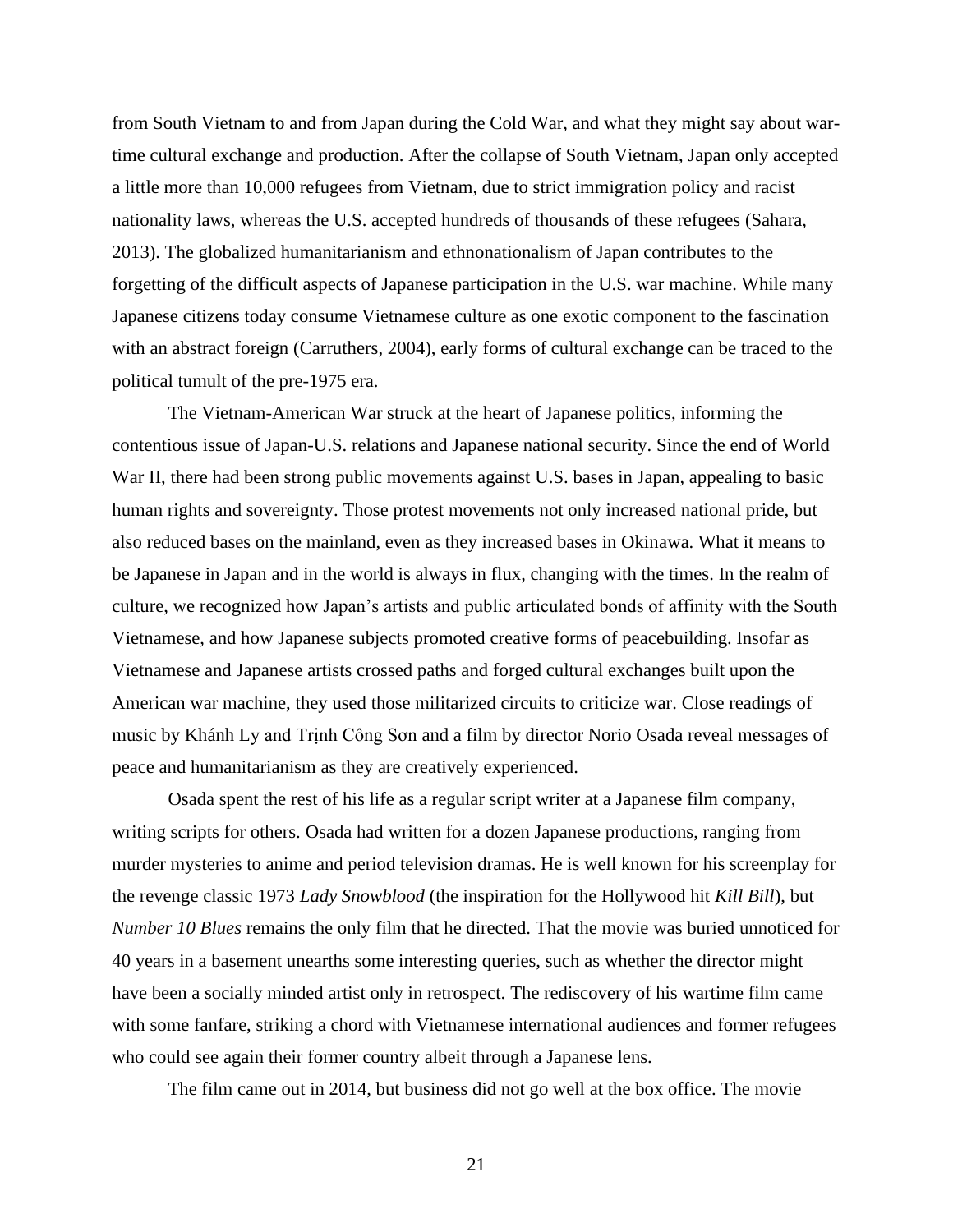received some attention, at times negative. One Japanese reviewer of the movie gave this scathing judgement about Japan's role in Vietnam: "After WWII, what did the Japanese people do to achieve economic growth? After that, through the Vietnam War to the present, hasn't anything changed? This film is like a dagger that stabs such a theme sharply in the back . . . but unlike most films shot on location in foreign countries, which are often full of Japanese, this is an extremely unique film that has a strong smell of the actual tense battlefield, the ordinary people living in it, and the tasteful Vietnamese actors"" (ter\*\*\*\*\*\*\*\*, 2014). The belated awareness of the film suggests the ongoing legacy of the war, and the need for more recognition of ordinary Vietnamese lives, and Japan's cultural and economic imperialism—even as the film registers different meanings for viewers.

As for Ly and Sơn, they remain as popular in the Vietnamese diaspora as in Japan (there is an active webpage dedicated to their Japanese fans), adored by the older war generation. Their songs are the cultural touchstone for a generation, invoking sentimental memories for peace by Japanese but also the millions who left South Vietnam after its fall to communist forces. Their transnational impact surpasses the unknown legacy of *Number 10 Blues*/*Goodbye Saigon*, which says much about war after the fact and other limitations (the film was rarely viewed beyond film festivals but can still be purchased).

Mainly, the cultural work of artists from two Asian countries during the Vietnam conflict helps us consider popular forms of conflict resolution efforts, through the creative peacebuilding efforts of its citizens and audiences. These examples are connected by critiques of imperial Japan and the United States as well as the connections made among artists who once fought for and are still fighting for a better world.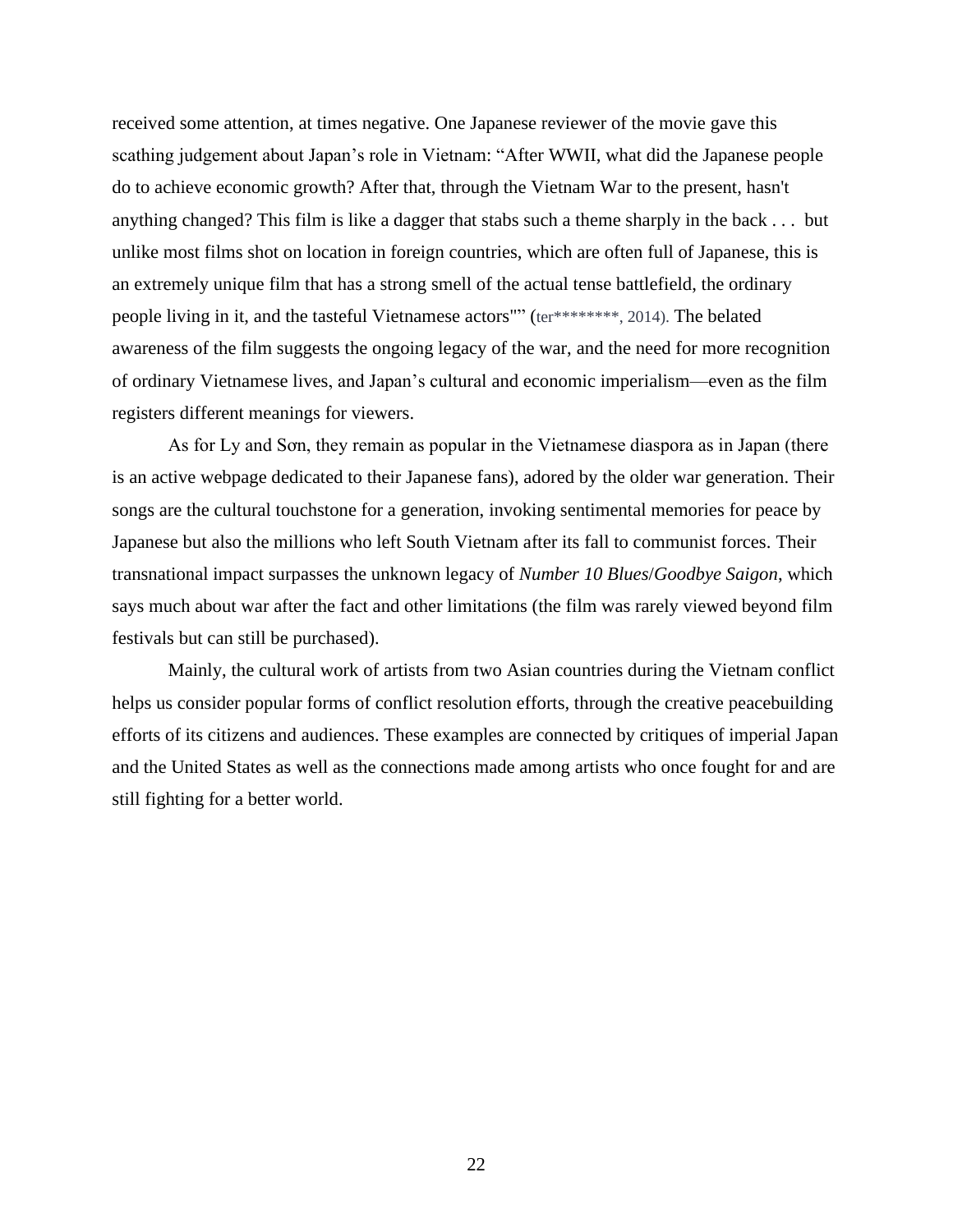#### **References**

- Bui, L. (2018). *Returns of war: South Vietnam and the price of refugee memory*. De Gruyter.
- Bu, L. (1999). Educational exchange and cultural diplomacy in the Cold War. *Journal of American Studies*, *33*(3), 393-415.
- Carruthers, A. (2004). Logics of the multicultural and the consumption of the Vietnamese exotic in Japan. *Positions:East Asia cultures critique*, *12*(2), 401-429.
- Dasgupta, R. (2012). *Re-reading the salaryman in Japan: Crafting masculinities*. Routledge.
- Duong, L. (2012). *Treacherous subjects: Gender, culture, and trans-Vietnamese feminism*. Temple University Press.
- Fiala, A. (2014). Contingent pacifism and contingently pacifist conclusions. *Journal of Social Philosophy*, *45*(4), 463-477.
- Fukashiro, J. (1970). The new left. *Japan Quarterly*, *17*(1), 27-37.
- Havens, T. (2014). *Fire across the sea: The Vietnam War and Japan 1965-1975*. Princeton University Press.
- Hirano, A. (2014). 大阪万博−20 世紀が夢見た 21 世紀 (*Osaka banpaku*). Shogakukan.
- Katsiaficas, G. (2012). *Asia's unknown uprisings: South Korean social movements in the 20th century* (Vol. 1). PM Press.
- Klein, C. (2003). *Cold War Orientalism: Asia in the middlebrow imagination, 1945-1961*. University of California Press.
- Lockard, C. (1998). *Dance of life: Popular music and politics in Southeast Asia*. University of Hawaii Press.
- Lowe, L. (1996). *Immigrant acts: On Asian American cultural politics*. Duke University Press.
- McAlister, M. (2001). *Epic encounters: Culture, media, and U.S. interests in the Middle East since 1945*. University of California Press.
- Moyar, M. (2006). *Triumph forsaken: The Vietnam War, 1954–1965*. Cambridge University Press.
- Mydens, S. (2001, April 5). Trịnh Công Sơn, 62; stirred Vietnam with war protest songs. *New York Times*, [https://www.nytimes.com/2001/04/05/world/trinh-cong-son-62-stirred](https://www.nytimes.com/2001/04/05/world/trinh-cong-son-62-stirred-vietnam-with-war-protest-songs.html)[vietnam-with-war-protest-songs.html.](https://www.nytimes.com/2001/04/05/world/trinh-cong-son-62-stirred-vietnam-with-war-protest-songs.html)
- Olsen, D. (2008). *Popular music of Vietnam: The politics of remembering, the economics of*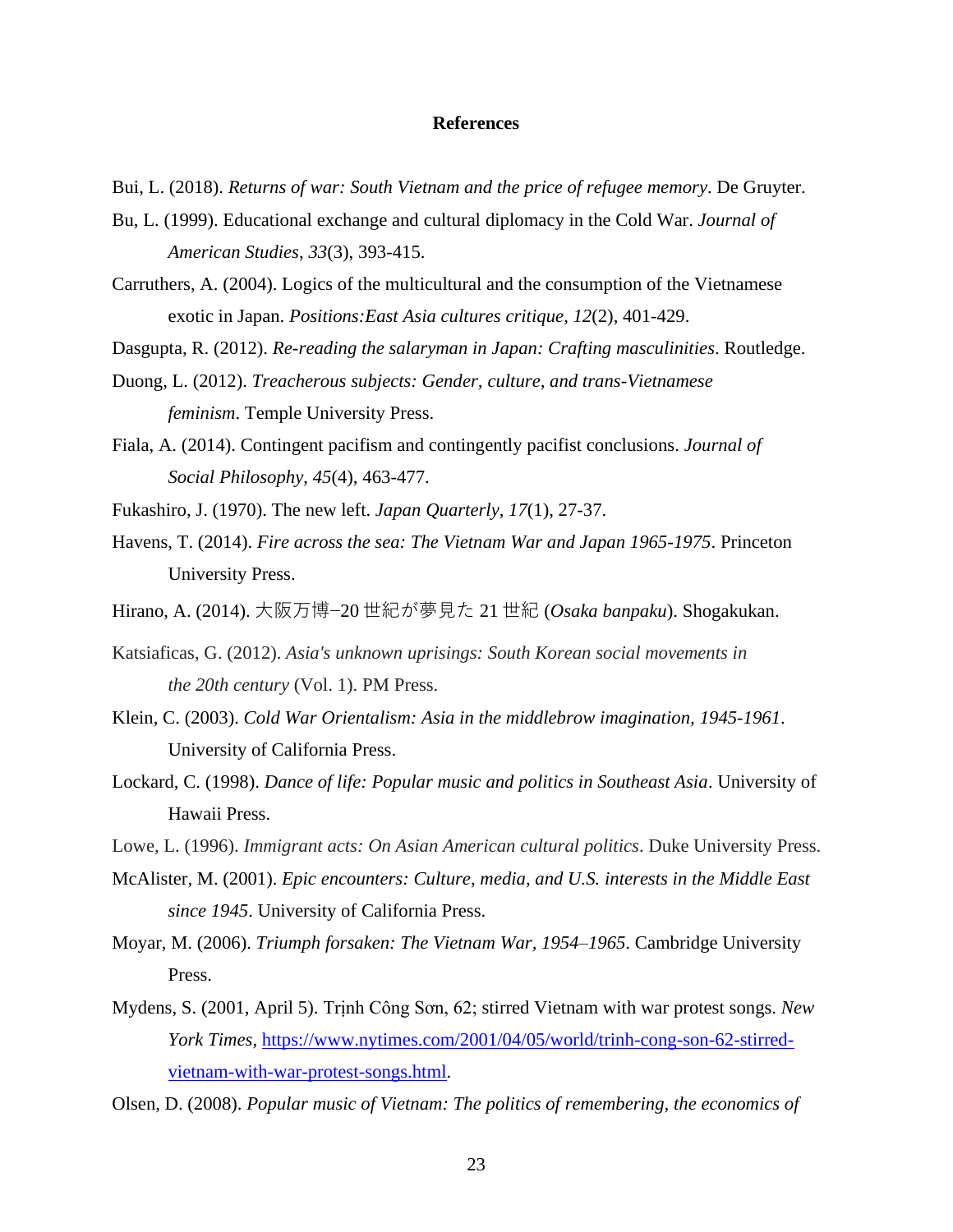*forgetting*. Routledge.

- Reyes, A. (1999). *Songs of the caged, songs of the free: Music and the Vietnamese refugee experience*. Temple University Press.
- Richmond, Y. (2010). *Cultural exchange and the Cold War: Raising the iron curtain*. Penn State Press.
- Sahara, A. (2013). Theater of rescue: Cultural representations of U.S. evacuation from Vietnam. *The Journal of American and Canadian Studies*, *30*, 55-84.
- Sasaki-Uemura, W. (2001). *Organizing the spontaneous: Citizen protest in postwar Japan*. University of Hawaii Press.
- Saunders, F. (2013). *The cultural Cold War: The CIA and the world of arts and letters*. The New Press.
- Schafer, J. (2007). The Trịnh Công Sơn phenomenon. *The Journal of Asian Studies*, *66*(3), 597- 643.
- Shillonay, B. (1998). The February 26 affair. In S. Large (Ed.), *Shōwa Japan: 1926- 1941*, (pp. 84-105). Taylor & Francis.
- Shiraishi, M. (1990). *Japanese relations with Vietnam, 1951-1987*. SEAP Publications.
- Slater, D. (2011). Social class and social identity in postwar Japan. In V. Lyon Bestor, T. Bestor, and A. Yamagata (Eds.), *Routledge handbook of Japanese culture and society* (pp. 103-115). Routledge.
- Taylor, P. (2000). Music as 'neocolonial poison' in postwar southern Vietnam. *Crossroads: An Interdisciplinary Journal of Southeast Asian Studies*, *14*(10), 99-131.
- ter \*\*\*\*\*\*\*\*. (2014). Works that make sense in the lost time. Yahoo! Japan. [https://movies.yahoo.co.jp/movie/348188/review/1/?c=1&sort=lrf.](https://movies.yahoo.co.jp/movie/348188/review/1/?c=1&sort=lrf)
- Thanh Thuy (no last name). (2013, August 12). Những scandal tình ai trong giới nghệ sĩ sài gòn (Kỳ 6)," *Lao Dong*. [https://laodong.vn/archived/nhung-scandal-tinh-ai-trong-gioi](https://laodong.vn/archived/nhung-scandal-tinh-ai-trong-gioi-nghe-si-sai-gon-ky-6-qua-bom-sex-thanh-lan-lam-chay-ve-cac-rap-hat-sai-gon-667568.ldo)[nghe-si-sai-gon-ky-6-qua-bom-sex-thanh-lan-lam-chay-ve-cac-rap-hat-sai-gon-](https://laodong.vn/archived/nhung-scandal-tinh-ai-trong-gioi-nghe-si-sai-gon-ky-6-qua-bom-sex-thanh-lan-lam-chay-ve-cac-rap-hat-sai-gon-667568.ldo)[667568.ldo.](https://laodong.vn/archived/nhung-scandal-tinh-ai-trong-gioi-nghe-si-sai-gon-ky-6-qua-bom-sex-thanh-lan-lam-chay-ve-cac-rap-hat-sai-gon-667568.ldo)
- Tran, N. (2006). South Vietnamese identity, American intervention and the newspaper *Chính Luận*, 1965-1969. *Journal of Vietnamese Studies*, *1*(1-2), 169-209.
- Valverde, K. (2003). Making Vietnamese music transnational: Sounds of home, resistance and change. *Amerasia Journal*, *29*(1), 29-50.